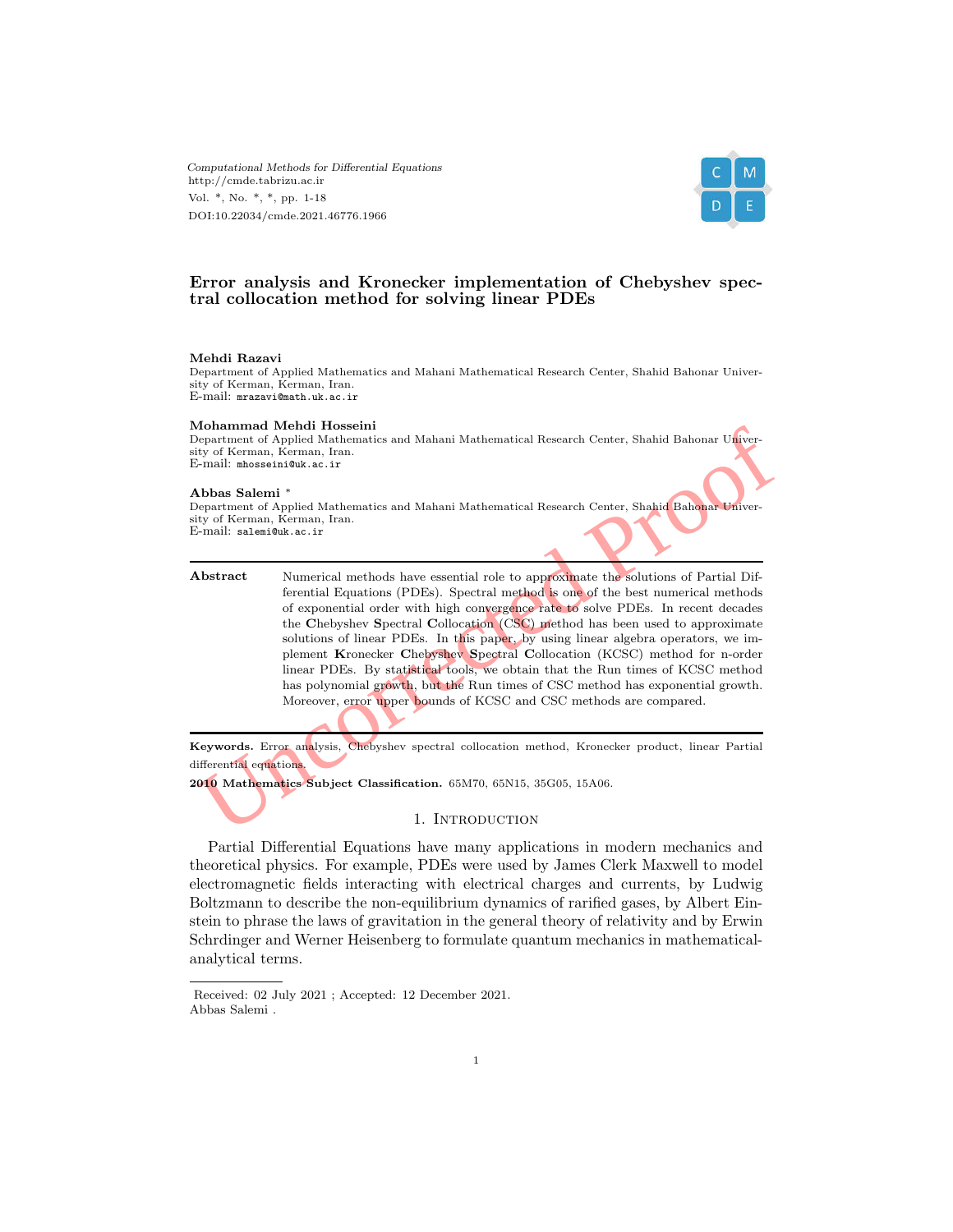With a short look at the history of partial differential equations (PDEs) it can be found that analytic methods are very expensive and in many cases inefficient [[8](#page-16-0), [11,](#page-16-1) [22](#page-16-2)]. On the other hand, two nearly similar PDEs may have completely different solutions, so it would not be possible to offer a similar analytic method to solve all PDEs.

According to the most mathematicians to assessment numerical methods efficiency, the computations order and speed convergence should be considered. So far, in solving linear PDEs, several numerical methods has been applied and compared [[7](#page-16-3), [15](#page-16-4), [26\]](#page-16-5). Among these methods, spectral method is one of the important numerical methods for solving these PDEs. Spectral methods try to approximate functions (solutions of differential equations, partial differential equations, etc.) by means of truncated series of orthogonal polynomials. The well known Fourier series (for periodic problems), as well as series made up by Chebyshev or Legendre polynomials (for non-periodic problems), are examples of such series of orthogonal functions. Spectral methods are geometrically less flexible than lower-order methods, and they are usually more complicated to implement  $[1, 2, 5, 9, 16, 17, 18, 19, 20, 21, 23, 25, 27, 28]$ .

In this paper, by using Kronecker product, we implement Kronecker Chebyshev Spectral Collocation KCSC method for n-order linear PDEs and we show that , it has less computational cost than the CSC method, in addition to the benefit of generalising the method to n-order linear PDEs.

Also, the error upper bound of the CSC and KCSC methods are compared. The following are some of the benefits of the error upper bound offered for the KCSC method compared to earlier error upper bounds:

1-The error upper bound for n-order linear PDEs has been generalised.

problems), are examples of such series of orthogonal functions. Spectral methods<br>coreponetrically less fiestible than lower-order methods, and they are usually more<br>examplicated to implement[1, 2, 5, 9, 16, 17, 18, 19, 20 2-For some matrix norms, the error upper bound of the KCSC approach is reduced. Moreover, by using Matlab codes, we will compare the CPU and Run times of KCSC method with CSC method. The rest of this paper is organized as follows: In this section, we state some preliminary lemmas and Theorems. In Section 2, we offer an algorithmic structure of CSC method and we implement KCSC method for n-order linear PDEs. In Section 3, the error analysis of the mentioned methods CSC and KCSC are compared. In Section 4, the effectiveness of KCSC method is illustrated by numerical examples and we fit the Run times of the mentioned method by polynomial and exponential models. Also, by statistical tools, we compare these regression models and we show that the Run times of the KCSC method has polynomial growth and the Run times of the CSC method has exponential growth. The conclusion is stated in Section 5.

<span id="page-1-0"></span>**Theorem 1.1.** [\[12](#page-16-16), Theorem 5.14] If the function  $u(x)$  has  $m+1$  continuous deriva*tives on*  $[-1, 1]$  *and*  $u_N(x) := \sum_{n=0}^N \alpha_n T_n(x)$  *be the Chebyshev series expansion of*  $u(x)$ *, where* 

*.*

$$
\alpha_0 = \frac{1}{\pi} \int_{-1}^1 \frac{u(x)}{\sqrt{1 - x^2}} dx, \ \alpha_n = \frac{2}{\pi} \int_{-1}^1 \frac{T_n(x)u(x)}{\sqrt{1 - x^2}} dx, \ n \ge 1,
$$

*then*

$$
|u(x) - u_N(x)| = O(N^{-m}),
$$
 for all  $x \in [-1, 1]$ 

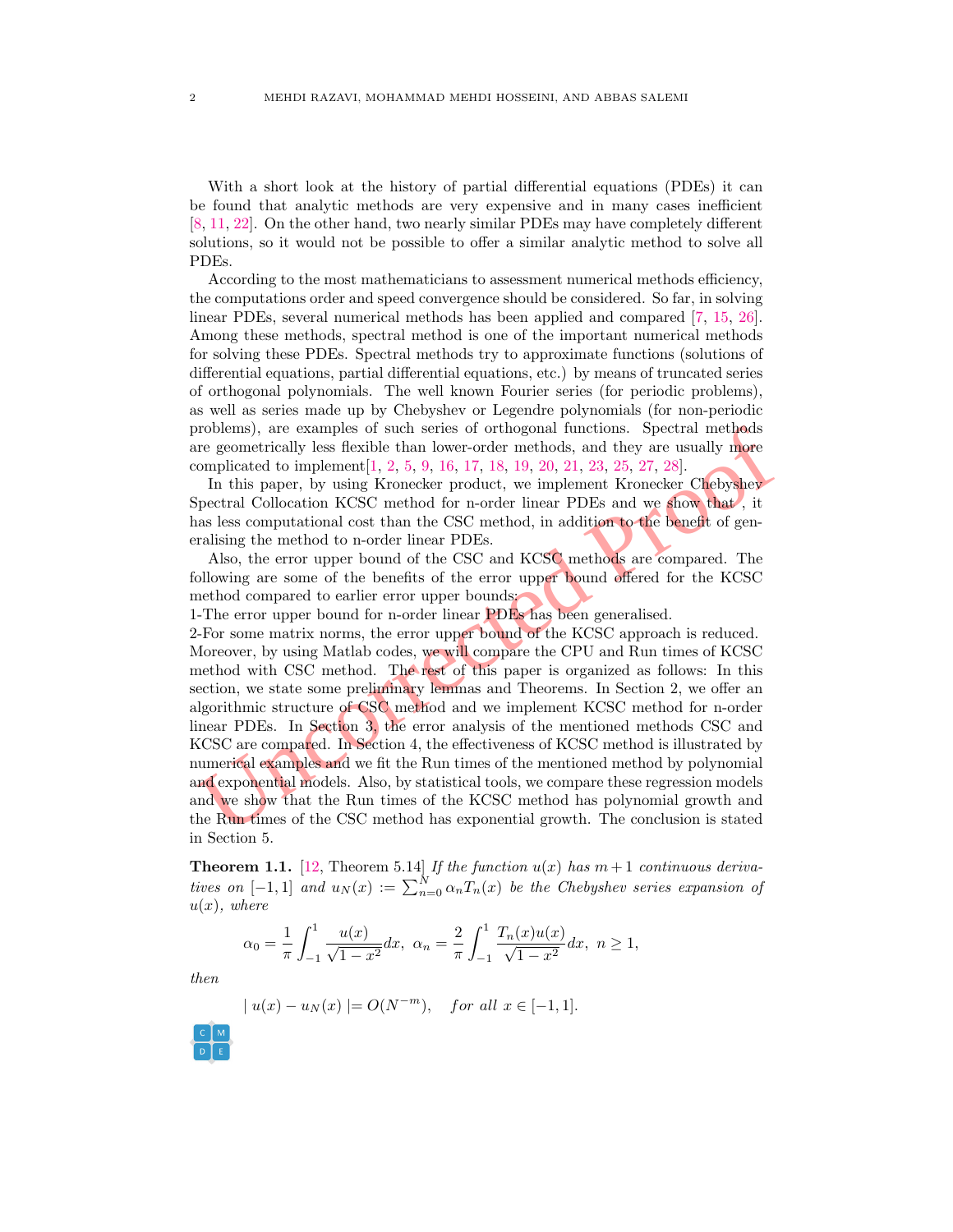<span id="page-2-0"></span>**Theorem 1.2.** [[12,](#page-16-16) Theorem 5.7] *If*  $u(x)$  *is continuous and either of bounded variation or satisfying a Dini-Lipschitz condition on*  $[-1, 1]$ *, then its Chebyshev series expansion is uniformly convergent.*

In light of Theorems [1.1](#page-1-0) and [1.2](#page-2-0), it is worthwhile to mention that convergence rate of the spectral methods is  $O(N^{-m})$ .

**Lemma 1.3** ([[4\]](#page-16-17)). If  $v(x) = \sum_{k=0}^{m} \alpha_k T_k(x)$ , then  $v'(x) = \sum_{k=0}^{m} \alpha_k T_{k}'(x) = \sum_{k=0}^{m} \alpha_k^{(1)}$  $T_k(x)$ *and*  $v''(x) = \sum_{k=0}^{m} \alpha_k T_k''(x) = \sum_{k=0}^{m} \alpha_k^{(2)}$  $f_k^{(2)}T_k(x)$ . Assume that  $\alpha := [\alpha_0 \cdots \alpha_m]^t$ ,  $\alpha^{(1)} :=$  $[\alpha_0^{(1)} \alpha_1^{(1)} \cdots \alpha_m^{(1)}]^t$  and  $\alpha^{(2)} := [\alpha_0^{(2)} \alpha_1^{(2)} \cdots \alpha_m^{(2)}]^t$ . Therefore, there exists derivative *matrix D such that*  $\alpha^{(1)} = D\alpha$  *and*  $\alpha^{(2)} = D^2\alpha$ *, where* 

$$
D_{ij} = \begin{cases} j-1 & i+j \text{ is odd, } j>i = 1, \\ 2j-2 & i+j \text{ is odd, } j>i > 1, \\ 0 & other \text{ wise,} \end{cases}
$$
  

$$
(D^2)_{ij} = \begin{cases} \frac{((j-1)^2 - (i-1)^2)(j-1)}{((j-1)^2 - (i-1)^2)(j-1)} & i+j \text{ is even, } j>i = 1, \\ 0 & other \text{ wise.} \end{cases}
$$

Similarly, we can define the Chebyshev derivative matrix of degree *n* and is denoted by  $D^n$ . Note that the general form of the matrices D and  $D^n$  are presented in [25].

### 2. Algorithm and implementation of Chebyshev Spectral Collocation (CSC) Method for n-order linear PDEs

In this section, we consider the following n-order linear PDEs in two dimensional variables  $(x, y) \in [a_1, b_1] \times [a_2, b_2]$  with boundary conditions

<span id="page-2-1"></span>
$$
\sum_{k,l=0}^{n_1,n_2} a_{k,l}(x,y) \frac{\partial^{k+l}}{\partial x^k \partial y^l} u(x,y) = f(x,y), \tag{2.1}
$$

$$
(D^2)_{ij} = \begin{cases} \frac{((j-1)^2 - (i-1)^2)(j-1)}{(j-1)^2} & i+j \text{ is even, } j>i = 1, \\ (j-1)^2 - (i-1)^2)(j-1) & i+j \text{ is even, } j>i > 1, \\ 0 & otherwise. \end{cases}
$$
  
\nSimilarly, we can define the Chebyshev derivative matrix of degree *n* and is denoted  
\nby *D<sup>n</sup>*. Note that the general form of the matrices *D* and *D<sup>n</sup>* are presented in [25].  
\n2. ALGORITHM AND IMPLEMENTATION OF CHEBYSHEV SPECTRAL COLLOCATION  
\n(CSC) METHOD FOR N-ORDER LINEAR PDEs  
\nIn this section, we consider the following **n**-order linear PDEs in two dimensional  
\nvariables  $(x, y) \in [a_1, b_1] \times [a_2, b_2]$  with boundary conditions  
\n
$$
\sum_{k,l=0}^{n_1, n_2} a_{k,l}(x, y) \frac{\partial^{k+l}}{\partial x^k \partial y^l} u(x, y) = f(x, y), \qquad (2.1)
$$
\n
$$
\begin{cases} \frac{\partial^{k-1}u}{\partial x^{k-1}}(a_1, y) = g_{k-1,1}(y), k = 1, 2, ..., \left[\frac{n_1+1}{2}\right]. \\ \frac{\partial^{k-1}u}{\partial x^{k-1}}(x, a_2) = h_{l,1}(x), l = 1, 2, ..., \left[\frac{n_2+1}{2}\right]. \\ \frac{\partial^{k+l}u}{\partial y^{l-1}}(x, a_2) = h_{l,1}(x), l = 1, 2, ..., \left[\frac{n_2+1}{2}\right]. \end{cases}
$$
\n(2.2)  
\nwhere *n*, and *n*, are the order of the partial derivatives of *x* and *y*, respectively

where  $n_1$  and  $n_2$  are the order of the partial derivatives of x and y, respectively and  $a_{k,l}(x, y), f(x, y) \in C^{n}([a_1, b_1] \times [a_2, b_2])$ , where  $n = n_1 + n_2$ . In special case for  $n_1 = n_2 = 2$ , these equations can be expressed in the following form:

<span id="page-2-3"></span>
$$
a_{2,0}(x,y)\frac{\partial u^2}{\partial x^2} + a_{1,1}(x,y)\frac{\partial u^2}{\partial x \partial y} + a_{0,2}(x,y)\frac{\partial u^2}{\partial y^2} + a_{1,0}(x,y)\frac{\partial u}{\partial x} + a_{0,1}(x,y)\frac{\partial u}{\partial y} + a_{0,0}(x,y)u = f(x,y),
$$
\n(2.3)

$$
u(a_1, y) = g_{0,1}(y), \ u(b_1, y) = g_{0,2}(y), \ \forall y \in [a_2, b_2],
$$
  

$$
u(x, a_2) = h_{0,1}(x), \ u(x, b_2) = h_{0,2}(x), \ \forall x \in [a_1, b_1].
$$
 (2.4)

<span id="page-2-4"></span><span id="page-2-2"></span>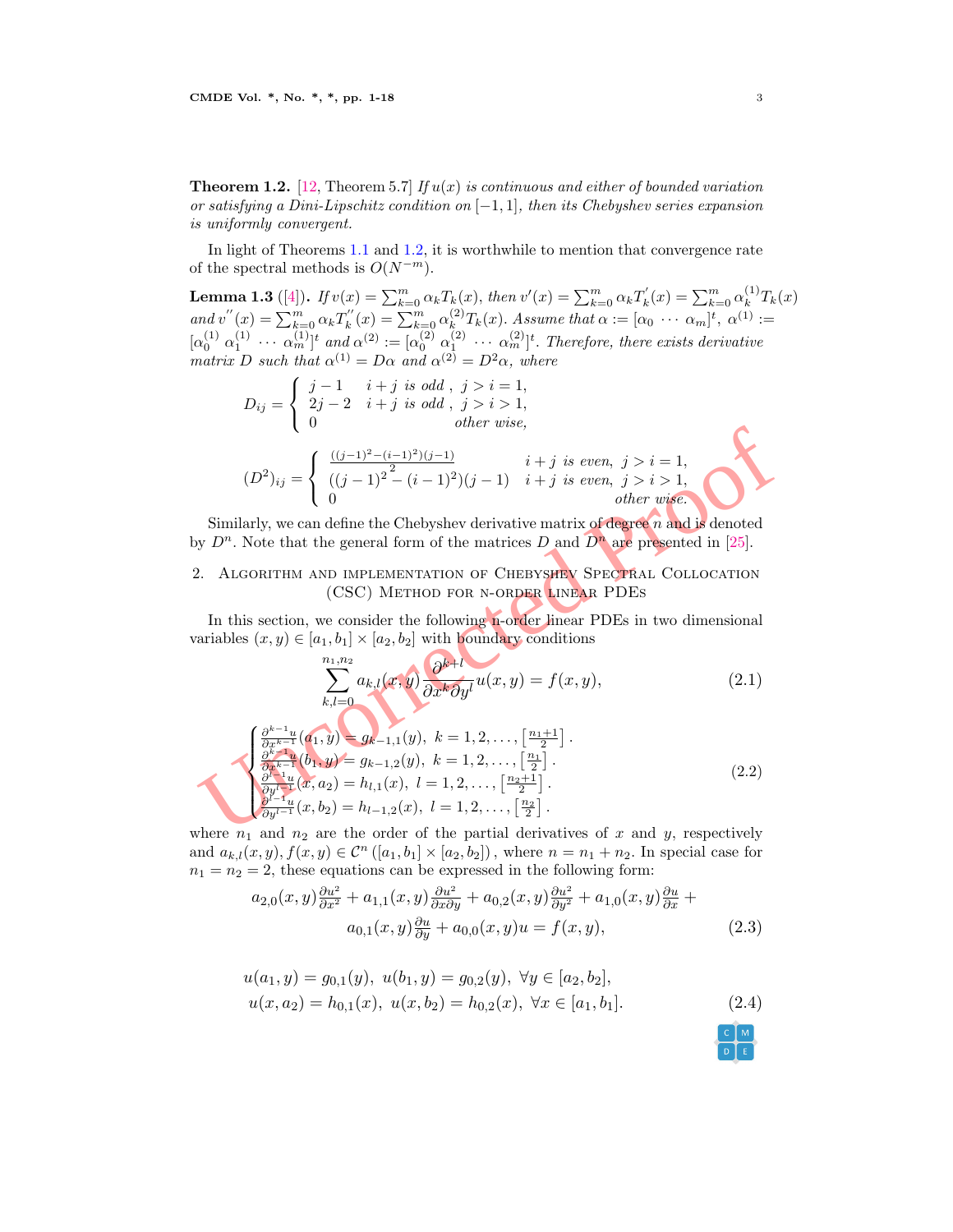2.1. **Chebyshev spectral collocation Method algorithm for n-order linear PDEs.** Without loss of generality, we assume that  $a_1 = a_2 = -1$  and  $b_1 = b_2 = 1$ , becausewe can easily transform equation  $(2.1-2.2)$  $(2.1-2.2)$  $(2.1-2.2)$  into desirable domain  $[-1,1] \times$ [ *−* 1 *,* 1].

Let  $\mathbb{R}^n = \{(x_1, x_2, \ldots, x_n)^t | x_i \in \mathbb{R}\}$  and  $v(x, y) := \sum_{i,j}^m$  $\sum_{i,j=0}^m \gamma_{i,j} T_i(x) T_j(y)$  be an approximate solution of the above PDEs equation. We fixed the following notations throughout this section:

$$
\mathbf{T}(t) := [T_0(t) \ T_1(t) \ \cdots T_m(t)]^t \in \mathbb{R}^{m+1}, \ \tilde{\mathbf{e}} := [(-1)^0 \ -1 \ \cdots (-1)^m]^t \in \mathbb{R}^{m+1},
$$

$$
\mathbf{e} := [1 \ 1 \ \cdots \ 1]^t \in \mathbb{R}^{m+1}, \ \mathbf{\Gamma} := [\gamma_{0,0} \ \gamma_{0,1} \ \cdots \ \gamma_{0,m}] \ \cdots \ |\ \gamma_{m,0} \ \gamma_{m,1} \ \cdots \ \gamma_{m,m}]^t \in \mathbb{R}^{(m+1)^2}.
$$

Bythe following steps, we approximate the solution of n-order linear PDEs  $(2.1$  $(2.1$ -[2.2](#page-2-2)) by using two-dimensional Chebyshev spectral collocation Method.

**step 1:** For a given  $m \in \mathbb{N}$ , let  $v(x, y) = \sum_{i,j=0}^{m} \gamma_{i,j} T_i(x) T_j(y)$ . We compute the following partial derivative of  $v(x, y)$ 

<span id="page-3-0"></span>
$$
\frac{\partial^{k+l}v(x,y)}{\partial x^k \partial y^l} = \sum_{i,j=0}^m \gamma_{i,j} T_i^{(k)}(x) T_j^{(l)}(y), \ k = 0, 1, \dots, n_1, \ l = 0, 1, \dots, n_2.
$$
 (2.5)

Putting the relations  $(2.5)$  in equation  $(2.1)$ , the following equation is obtained

<span id="page-3-1"></span>
$$
\sum_{i,j=0}^{m} \sum_{k,l=0}^{n_1, n_2} a_{k,l}(x, y) \gamma_{i,j} T_i^{(k)}(x) T_j^{(l)}(y) = f(x, y).
$$
 (2.6)

**step 2:** Let  $\{p_1, \ldots, p_{m+1}\}$  be the roots of  $T_{m+1}(x)$ . By replacing  $(p_i, p_j)$ ,  $1 \leq i, j \leq m+1$  in equation  $(2,6)$ , the linear system  $W\Gamma = F$  is obtained,

where  $\boldsymbol{W} \in M_{(m+1)^2}$  and  $\boldsymbol{F} \in \mathbb{R}^{(m+1)^2}$ . step 3: By replacing  $v(x, y) = \sum_{i=1}^{m}$ 

 $\int_{i,j=0}^{m} \gamma_{i,j} T_i(x) T_j(y)$  and putting the roots of  $T_{m+1}(x)$  in equations (2.2), the linear system  $V\Gamma = G$  is obtained, where  $V \in M_{(n_1+n_2)(m+1)}$ ,  $(m+1)^2$  and  $G \in \mathbb{R}^{(n_1+n_2)(m+1)}$ .

step 1: For a given  $m \in \mathbb{N}$ , let  $v(x, y) = \sum_{i,j=0}^{m} \gamma_{i,j} T_i(x) T_j(y)$ . We compute the<br>following partial derivative of  $v(x, y)$ <br> $\frac{\partial^{k+i} v(x,y)}{\partial x^k \partial y^l} = \sum_{i,j=0}^{m} \gamma_{i,j} T_i^{(k)}(x) T_j^{(l)}(y), k = 0, 1, ..., n, l = 0, 1, ..., n$ <br> $\frac{\partial^{k+i} v(x$ **step 4:** Let  $rank(V) = r$  and  $\{V_{i_1}, \ldots, V_{i_r}\}$  be independent rows of V. We define  $\mathbf{A} := [\mathbf{W}_1, \dots, \mathbf{W}_{(m+1)^2-r}, \mathbf{V}_{i_1}, \dots, \mathbf{V}_{i_r}]^t \in M_{(m+1)^2}$  and  $\mathbf{b} \in \mathbb{R}^{(m+1)^2}$ . By solving the linear system  $\mathbf{A}\mathbf{\Gamma} = \mathbf{b}$ , the coefficients of  $v(x, y)$  can be obtained.

2.2. **Kronecker Implementation of Chebyshev Spectral Collocation (KCSC) method for n-order linear PDEs.** In this subsection, we present a Kronecker implementation of Chebyshev spectral collocation Method for equations [\(2.1](#page-2-1)[-2.2](#page-2-2)) in Theorems [2.1](#page-3-2) and [2.2](#page-4-0) .

<span id="page-3-2"></span>**Theorem 2.1.** *If*  $v(x, y) = \sum_{i=1}^{m}$  $\int_{i,j=0}^{m} \gamma_{i,j} T_i(x) T_j(y) = \Gamma^t(T(x) \otimes T(y))$  and  $p_i, i =$  $1, 2, \ldots, m+1$  are the roots of  $T_{m+1}^{\sigma} (x)$  and  $M_{n_1,n_2} (x, y) := \sum_{k,l=0}^{n_1,n_2} a_{k,l}$ 

 $(x, y)(D<sup>k</sup> \otimes D<sup>l</sup>)(T(x) \otimes T(y))$ , then Implementation of Kronecker Chebyshev Spectral *Collocation (KCSC) method for equation ([2.1](#page-2-1)) is*



$$
\hat{A}\Gamma=F,
$$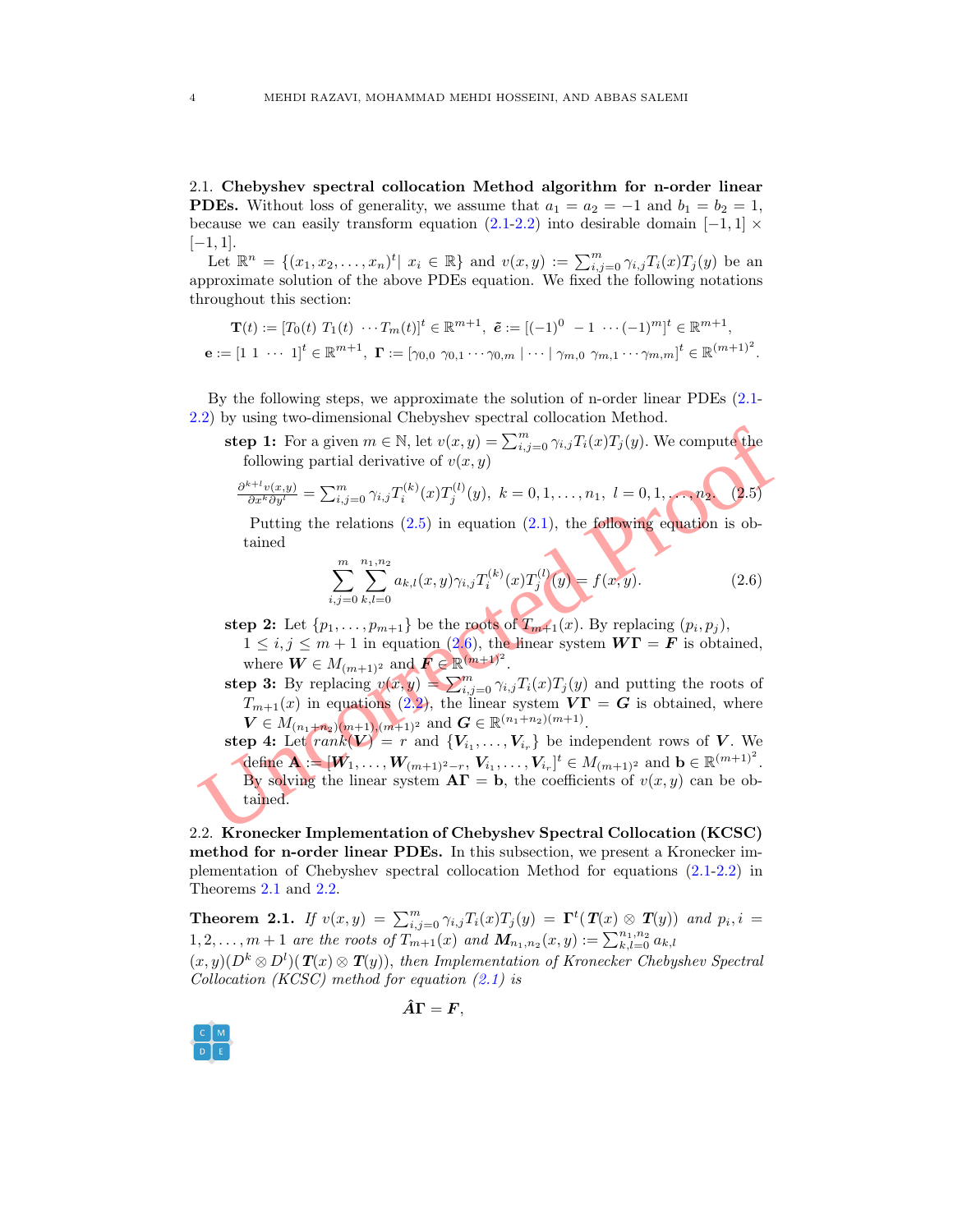*where*

$$
\hat{\mathbf{A}} = \left[ \begin{array}{ccc} \mathbf{M}_{n_1,n_2}(p_1,p_1) \ldots \mathbf{M}_{n_1,n_2}(p_1,p_{m+1}) \ldots \mathbf{M}_{n_1,n_2}(p_{m+1},p_{m+1}) \end{array} \right]^t \in M_{(m+1)^2}
$$
 and

 $\mathbf{F} = \begin{bmatrix} f(p_1, p_1) & f(p_1, p_2) & \dots & f(p_1, p_{m+1}) & f(p_2, p_1) & \dots & f(p_{m+1}, p_{m+1}) \end{bmatrix}^t \in \mathbb{R}^{(m+1)^2}.$ *Proof.* By replacing  $v(x, y) = \sum_{i=1}^{m}$  $\gamma_{i,j=0}^m \gamma_{i,j} T_i(x) T_j(y)$  in the equation [\(2.1\)](#page-2-1), we have

$$
\sum_{i,j=0}^{m} \sum_{k,l=0}^{n_1, n_2} a_{k,l}(x, y) \gamma_{i,j} T_i^{(k)}(x) T_j^{(l)}(y) = \sum_{k,l=0}^{n_1, n_2} a_{k,l}(x, y) \mathbf{\Gamma}^t(D^k \otimes D^l) (\mathbf{T}(x) \otimes \mathbf{T}(y))
$$
  
=  $\mathbf{\Gamma}^t \sum_{k,l=0}^{n_1, n_2} a_{k,l}(x, y) (D^k \otimes D^l) (\mathbf{T}(x) \otimes \mathbf{T}(y)) = f(x, y).$ 

Then

<span id="page-4-2"></span><span id="page-4-1"></span>
$$
\Gamma^{t} \mathbf{M}_{n_{1},n_{2}}(x,y) = \mathbf{M}_{n_{1},n_{2}}^{t}(x,y) \Gamma = f(x,y).
$$
 (2.7)

By replacing the roots  $(p_i, p_j)$ ,  $i, j = 1, 2, ..., m + 1$ , in the relation  $(2.7)$  the result holds. □

<span id="page-4-0"></span>**Theorem 2.2.** *If*  $v(x,y) = \sum_{i=1}^{m}$  $\int_{i,j=0}^m \gamma_{i,j} T_i(x) T_j(y) = \Gamma^t(\mathcal{I}(x) \otimes \mathcal{I}(y))$  and  $p_i, i =$  $1, 2, \ldots, m+1$  are the roots of  $T_{m+1}(x)$ , then the following system of linear equations *is obtained by KCSC method of the boundary conditions in equations (2.2).*

 $w$ *i* 

Then  
\n
$$
\Gamma^{t}\mathbf{M}_{n_{1},n_{2}}(x,y) = \mathbf{M}_{n_{1},n_{2}}^{t}(x,y)\Gamma = f(x,y).
$$
\nBy replacing the roots  $(p_{i},p_{j}), i, j = 1,2,...,m+1$ , in the relation (2.7) the results  
\nholds.  
\n**Theorem 2.2.** If  $v(x,y) = \sum_{i,j=0}^{m} \gamma_{i,j}T_{i}(x)T_{j}(y) = \Gamma^{t}(\mathbf{T}(x) \otimes \mathbf{T}(y))$  and  $p_{i}, i =$   
\n $\gamma_{1},...,m+1$  are the roots of  $T_{m+1}(x)$ , then the following system of linear equations  
\n*s* obtained by KCSC method of the boundary conditions in equations (2.2).  
\n
$$
\tilde{\mathbf{A}} = \begin{bmatrix} \tilde{A}_{1} \\ \tilde{A}_{2} \\ \tilde{A}_{3} \\ \tilde{A}_{4} \end{bmatrix}^{t} \in M_{(n_{1}+n_{2})(m+1)(m+1)^{2}}, \quad G = \begin{bmatrix} \tilde{G}_{1} \\ \tilde{G}_{2} \\ \tilde{G}_{3} \\ \tilde{G}_{4} \end{bmatrix} \in \mathbb{R}^{(n_{1}+n_{2})(m+1)},
$$
\n
$$
\tilde{\mathbf{A}} = \begin{bmatrix} \tilde{A}_{11} \\ \tilde{A}_{22} \\ \vdots \\ \tilde{A}_{\lfloor \frac{n_{1}+1}{2} \rfloor} \end{bmatrix}, \quad \tilde{\mathbf{A}}_{k1} = \begin{bmatrix} (D^{k-1} \otimes I)(\tilde{e} \otimes T(p_{1})) \\ (D^{k-1} \otimes I)(\tilde{e} \otimes T(p_{2})) \\ \vdots \\ (D^{k-1} \otimes I)(\tilde{e} \otimes T(p_{m+1})) \end{bmatrix}, k = 1,2,..., \left[\frac{n_{1}+1}{2}\right].
$$
\n
$$
\tilde{\mathbf{A}}_{1} = \begin{bmatrix} \tilde{G}_{11} \\ \tilde{G}_{21} \\ \vdots \\ \tilde{G}_{\lfloor \frac{n_{1}+1}{2} \rfloor 1} \end{bmatrix}, \quad \tilde{\mathbf{A}}_{k2} = \begin{bmatrix} g_{k-1,1}(p_{1}) \\ g_{
$$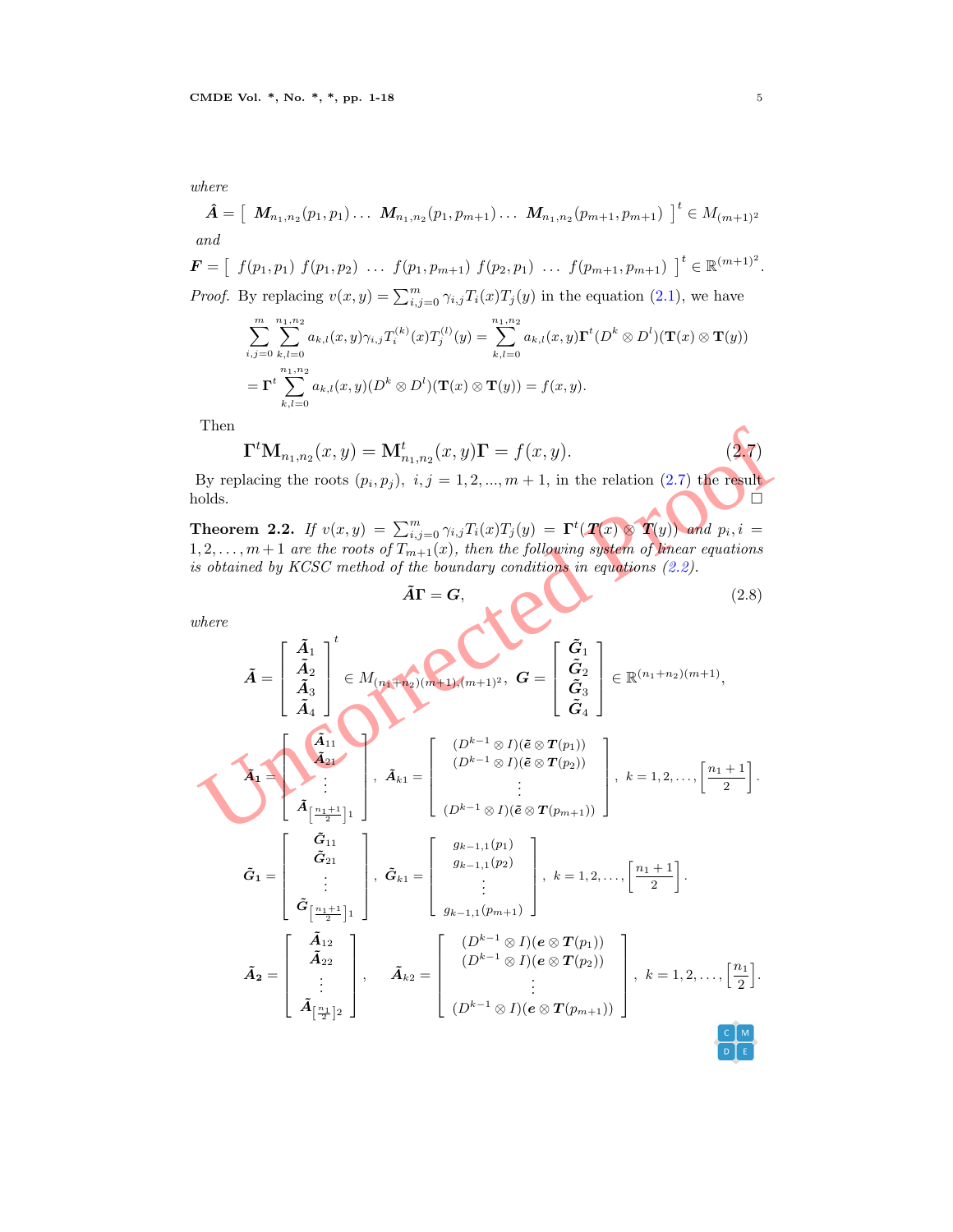$$
\tilde{G}_{2} = \begin{bmatrix}\n\tilde{G}_{12} \\
\tilde{G}_{22} \\
\vdots \\
\tilde{G}_{l\frac{n_{2}}{2}}\n\end{bmatrix}, \quad \tilde{G}_{k2} = \begin{bmatrix}\ng_{k-1,2}(p_{1}) \\
g_{k-1,2}(p_{2}) \\
\vdots \\
g_{k-1,2}(p_{m+1})\n\end{bmatrix}, k = 1, 2, ..., \begin{bmatrix} \frac{n_{1}}{2} \end{bmatrix}.
$$
\n
$$
\tilde{A}_{3} = \begin{bmatrix}\n\tilde{A}_{13} \\
\tilde{A}_{23} \\
\vdots \\
\tilde{A}_{l\frac{n_{2}+1}{2}}\n\end{bmatrix}, \quad \tilde{A}_{l3} = \begin{bmatrix}\n(I \otimes D^{l-1})(T(p_{1}) \otimes \tilde{e}) \\
(I \otimes D^{l-1})(T(p_{m+1}) \otimes \tilde{e}) \\
\vdots \\
(I \otimes D^{l-1})(T(p_{m+1}))\n\end{bmatrix}, l = 1, 2, ..., \begin{bmatrix} \frac{n_{2}+1}{2} \end{bmatrix}.
$$
\n
$$
\tilde{G}_{3} = \begin{bmatrix}\n\tilde{G}_{13} \\
\tilde{G}_{23} \\
\vdots \\
\tilde{G}_{l\frac{n_{2}+1}{2}}\n\end{bmatrix}, \quad \tilde{G}_{l3} = \begin{bmatrix}\nh_{l-1,1}(p_{1}) \\
h_{l-1,1}(p_{m+1}) \\
\vdots \\
\tilde{G}_{l-1,1}(p_{m+1})\n\end{bmatrix}, l = 1, 2, ..., \begin{bmatrix} \frac{n_{2}+1}{2} \end{bmatrix}.
$$
\n
$$
\tilde{A}_{4} = \begin{bmatrix}\n\tilde{A}_{14} \\
\tilde{A}_{24} \\
\vdots \\
\tilde{A}_{l\frac{n_{2}}{2}+1} \\
\vdots \\
\tilde{G}_{l\frac{n_{2}}{2}+1}\n\end{bmatrix}, \quad \tilde{G}_{l4} = \begin{bmatrix}\n(I \otimes D^{l-1})(T(p_{1}) \otimes e) \\
(I \otimes D^{l-1})(T(p_{m+1}) \otimes e) \\
\vdots \\
\tilde{G}_{l-1,2}(p_{m+1})\n\end{bmatrix}, l = 1, 2, ..., \begin{bmatrix
$$

*Proof.* We will show that the rows of the left and right hand sides of the equation (2.8 ) are equal. First we prove  $\tilde{A}_{k1} \Gamma = G_{k1}$ . By replacing  $v(x, y) = \sum_{i=1}^{m}$  $\sum_{i,j=0}^{m} \gamma_{i,j} T_i(x) T_j(y) =$  $\Gamma^t(\mathbf{T}(x) \otimes \mathbf{T}(y))$  in the first boundary conditions of equation  $(2.1)$ , we obtain the following:

$$
\frac{\partial^{k-1}v}{\partial x^{k-1}}(-1,y) = \sum_{i,j=0}^m \gamma_{i,j}^{(k-1,0)} T_i(-1)T_j(y) = \sum_{i,j=0}^m \gamma_{i,j}^{(k-1,0)} (-1)^i T_j(y) = g_{k-1,1}(y).
$$
  
Therefore,  $v(-1,y)$  is equal to the following

$$
(\mathbf{\Gamma}^{(k-1,0)})^t [T_0(y) \cdots T_m(y) \mid -T_0(y) \cdots - T_m(y) \mid \cdots \mid (-1)^m T_0(y) \cdots (-1)^m T_m(y)]^t
$$
  
= (\mathbf{\Gamma}^{(k-1,0)})^t [(-1)^0 T(y) \mid (-1)^1 T(y) \mid \cdots \mid (-1)^m T(y)]^t  
= \mathbf{\Gamma}([(-1)^0 (-1)^1 \cdots (-1)^m]^t \otimes T(y))(D^{k-1} \otimes I) = g\_{k-1,1}(y).

Then

<span id="page-5-0"></span>
$$
\Gamma^t(\tilde{e}\otimes T(y))(D^{k-1}\otimes I)=g_{k-1,1}(y).
$$
\n(2.9)

By replacing the roots  $p_i$ ,  $i = 1, 2, ..., m + 1$ , in equation  $(2.9)$  and transposed of last system,  $\tilde{A}_{k1}\Gamma = G_{k1}$ . By the same argument as above for the other block rows, the result holds. □

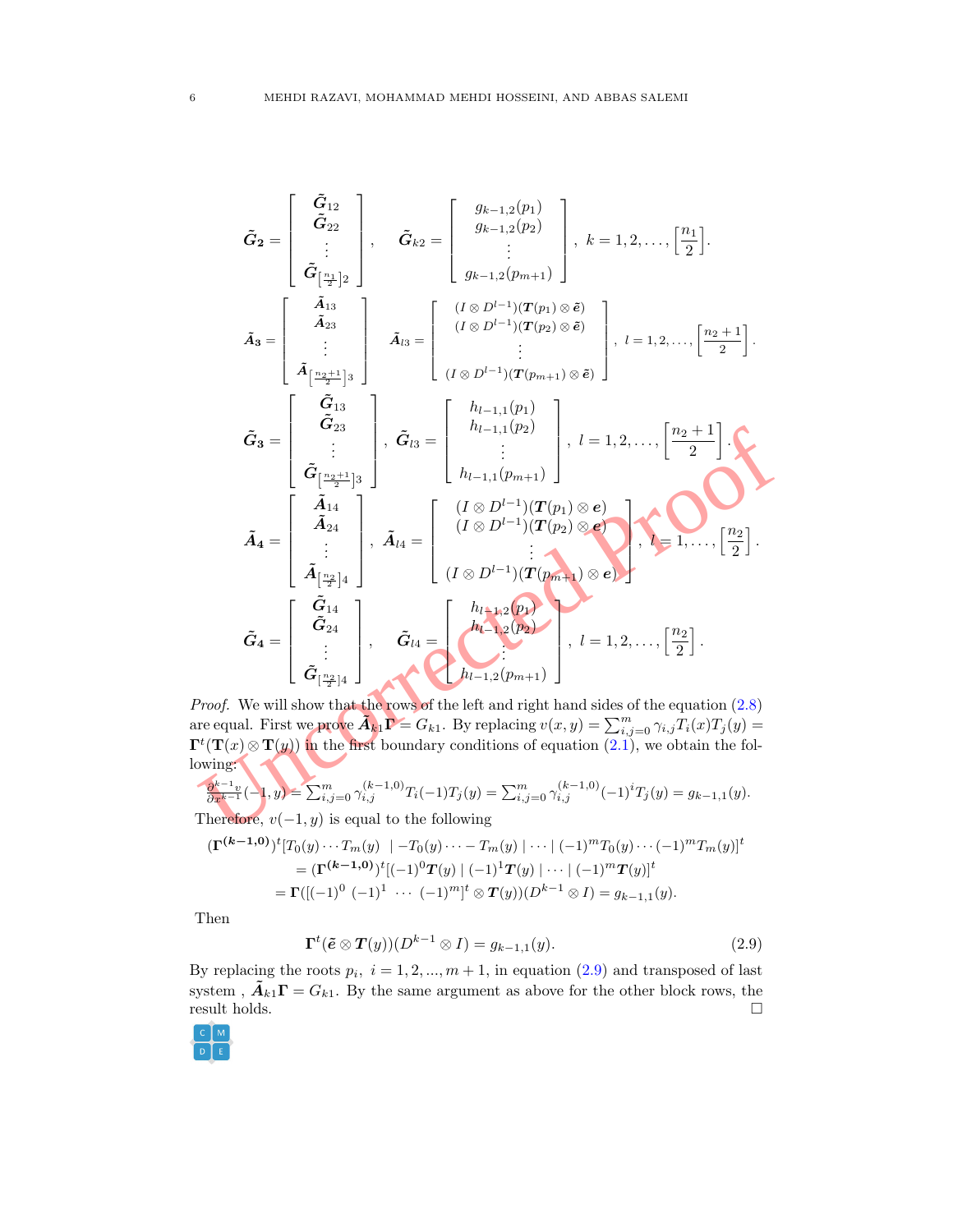In the following remark, computational complexity of KCSC and CSC methods are compared.

**Remark 2.3.** Let  $A \in M_{m \times n}$  and  $B \in M_{p \times k}$ . Then the number of operations to obtain  $A \otimes B$  is denoted by  $num(A \otimes B) = mnpk$ . In special case if  $n = p$ , then the number of operations to obtain  $A \times B$  is denoted by  $num(A \times B) = mnk + mk(n-1) =$  $mk(2n-1)$ . According to Theorem [2.1](#page-3-2) and [[9,](#page-16-7) relation (17)], for KCSC method, the coefficient matrix  $\hat{A} \in M_{(m+1)^2}$  is obtained by  $(n_1 + n_2)((m + 1)^4 + 2(m + 1)^2) +$  $(m+1)<sup>4</sup> − 2(m+1)<sup>2</sup>$  operations. But each row of the coefficient matrix  $\hat{A} \in M_{(m+1)<sup>2</sup>}$ in CSC method needs  $3(n_1 + n_2 + 1)(m + 1)^2$  operations. Then the coefficient matrix  $\hat{A} \in M_{(m+1)^2}$  in CSC method is obtained by  $(m+1)^2 \times (3(n_1+n_2+1)(m+1)^2) =$  $(3(n_1 + n_2 + 1)(m + 1)^4)$  operations. Also by Theorem [2.2](#page-4-0) and [[9](#page-16-7), relation (22)], the coefficient matrix  $\tilde{A} \in M_{(n_1+n_2)(m+1),(m+1)^2}$  is obtained by  $12(m+1)^4 - 2(m+1)^2$  and  $(n_1+n_2)(3(m+1)^4-(m+1)^3)$  operations in KCSC and CSC methods, respectively. As a result, the computational complexity in KCSC method is less than CSC method.

The algorithm for the KCSC method is described in the following:

#### **Algorithm 1** Coding algorithm for the KCSC method

**Input:**  $m \in \mathbb{N}, \{p_1, \ldots, p_{m+1}\}$  be the roots of  $T_{m+1}(x)$ , the coefficients, the known functions of equation  $(2.1)$  and equations  $(2.2)$ .

**1:** Production of matrix system  $\hat{A}\Gamma = F$  by using Theorem 2.1.

**2:** Production of matrix system  $\tilde{A}\Gamma = G$  by using Theorem 2.2.

**3:** Formation matrix system  $A\Gamma = b$  by using independent rows of systems  $\hat{A}\Gamma = F$ and  $\tilde{A}\Gamma = G$ , in accordance with **step 4** in subsection 2.1.

**4:** Calculate the coefficients  $\Gamma$  by solving the linear system  $A\Gamma = b$ .

**Output:** Approximate solution of equation  $(2.1)$ .

## 3. Error analysis

 $\label{eq:4.1} \begin{array}{l} \hbox{$n_1+n_2$} \ (3(m+1)^4-(m+1)^3)$ operations in KCSC and CSC methods, respectively. \\ \hbox{is a result, the computational complexity in KCSC method is less than CSC method. \\ \hbox{The algorithm for the KCSC method is described in the following: \\ \hbox{Algorithm 1 Coding algorithm for the KCSC method is described in the following: \\ \hbox{Equation 1: } \mathbb{Q} \text{dual of } \mathbb{Q} \text{dual of } \mathbb{Q} \text{dual of } \mathbb{Q} \text{dual of } \mathbb{Q} \text{dual of } \mathbb{Q} \text{dual of } \mathbb{Q} \text{dual of }$  $\label{eq:4.1} \begin{array}{l} \hbox{$n_1+n_2$} \ (3(m+1)^4-(m+1)^3)$ operations in KCSC and CSC methods, respectively. \\ \hbox{is a result, the computational complexity in KCSC method is less than CSC method. \\ \hbox{The algorithm for the KCSC method is described in the following: \\ \hbox{Algorithm 1 Coding algorithm for the KCSC method is described in the following: \\ \hbox{Equation 1: } \mathbb{Q} \text{dual of } \mathbb{Q} \text{dual of } \mathbb{Q} \text{dual of } \mathbb{Q} \text{dual of } \mathbb{Q} \text{dual of } \mathbb{Q} \text{dual of } \mathbb{Q} \text{dual of }$  $\label{eq:4.1} \begin{array}{l} \hbox{$n_1+n_2$} \ (3(m+1)^4-(m+1)^3)$ operations in KCSC and CSC methods, respectively. \\ \hbox{is a result, the computational complexity in KCSC method is less than CSC method. \\ \hbox{The algorithm for the KCSC method is described in the following: \\ \hbox{Algorithm 1 Coding algorithm for the KCSC method is described in the following: \\ \hbox{Equation 1: } \mathbb{Q} \text{dual of } \mathbb{Q} \text{dual of } \mathbb{Q} \text{dual of } \mathbb{Q} \text{dual of } \mathbb{Q} \text{dual of } \mathbb{Q} \text{dual of } \mathbb{Q} \text{dual of }$  $\label{eq:4.1} \begin{array}{l} \hbox{$n_1+n_2$} \ (3(m+1)^4-(m+1)^3)$ operations in KCSC and CSC methods, respectively. \\ \hbox{is a result, the computational complexity in KCSC method is less than CSC method. \\ \hbox{The algorithm for the KCSC method is described in the following: \\ \hbox{Algorithm 1 Coding algorithm for the KCSC method is described in the following: \\ \hbox{Equation 1: } \mathbb{Q} \text{dual of } \mathbb{Q} \text{dual of } \mathbb{Q} \text{dual of } \mathbb{Q} \text{dual of } \mathbb{Q} \text{dual of } \mathbb{Q} \text{dual of } \mathbb{Q} \text{dual of }$  $\label{eq:4.1} \begin{array}{l} \hbox{$n_1+n_2$} \ (3(m+1)^4-(m+1)^3)$ operations in KCSC and CSC methods, respectively. \\ \hbox{is a result, the computational complexity in KCSC method is less than CSC method. \\ \hbox{The algorithm for the KCSC method is described in the following: \\ \hbox{Algorithm 1 Coding algorithm for the KCSC method is described in the following: \\ \hbox{Equation 1: } \mathbb{Q} \text{dual of } \mathbb{Q} \text{dual of } \mathbb{Q} \text{dual of } \mathbb{Q} \text{dual of } \mathbb{Q} \text{dual of } \mathbb{Q} \text{dual of } \mathbb{Q} \text{dual of }$ In this section, the error analysis of the mentioned methods CSC and KCSC are compared. First, we state some notations which will be used in the sequel. According to Theorems  $(2.1-2.2)$ , if  $rank(\tilde{A}) = r$  and  $\{\tilde{A}_{i_1}, \ldots, \tilde{A}_{i_r}\}$  are independent rows of  $\tilde{\mathbf{A}}$ . We define  $\mathbf{A} := [\tilde{\mathbf{A}}_1, \dots, \tilde{\mathbf{A}}_{m+1-r}, \tilde{\mathbf{A}}_{i_1}, \dots, \tilde{\mathbf{A}}_{i_r}]^t \in M_{(m+1)^2}$  and  $\mathbf{b} \in \mathbb{R}^{(m+1)^2}$ . By solving the linear system  $\mathbf{A}\mathbf{\Gamma} = \mathbf{b}$ , the coefficients  $\gamma_{i,j}$  of  $v(x, y)$  can be obtained.

<span id="page-6-0"></span>**Theorem 3.1.** [\[14](#page-16-18), Theorem 5.1.1] *Let*  $R = [-1, 1] \times [-1, 1]$  and  $I = \{(x_i, y_j) : 0 \leq j \leq n\}$  $i \leq N, 0 \leq j \leq M$   $\in$  *R is a set of interpolation nodes.*  $I_{N,M}u$  *is the interpolating polynomial of u through the grid I. Assume that*  $\frac{\partial^{N+1}u}{\partial x^{N+1}}$  *and*  $\frac{\partial^{M+1}u}{\partial y^{M+1}}$ *∂y <sup>M</sup>*+1 *exist and continuous for all*  $(x, y) \in R$ . Then, for any  $(x, y) \in R$ ,

$$
|u(x,y) - I_{N,M}u(x,y)| \leq \frac{|\omega_N(x)|}{(N+1)!} max_{-1 \leq x,y \leq 1} \left| \frac{\partial^{N+1} u(x,y)}{\partial x^{N+1}} \right|
$$
  
+ 
$$
\Lambda_N(x) \frac{|\omega_M(y)|}{(M+1)!} max_{-1 \leq x,y \leq 1} \left| \frac{\partial^{M+1} u(x,y)}{\partial y^{M+1}} \right|,
$$

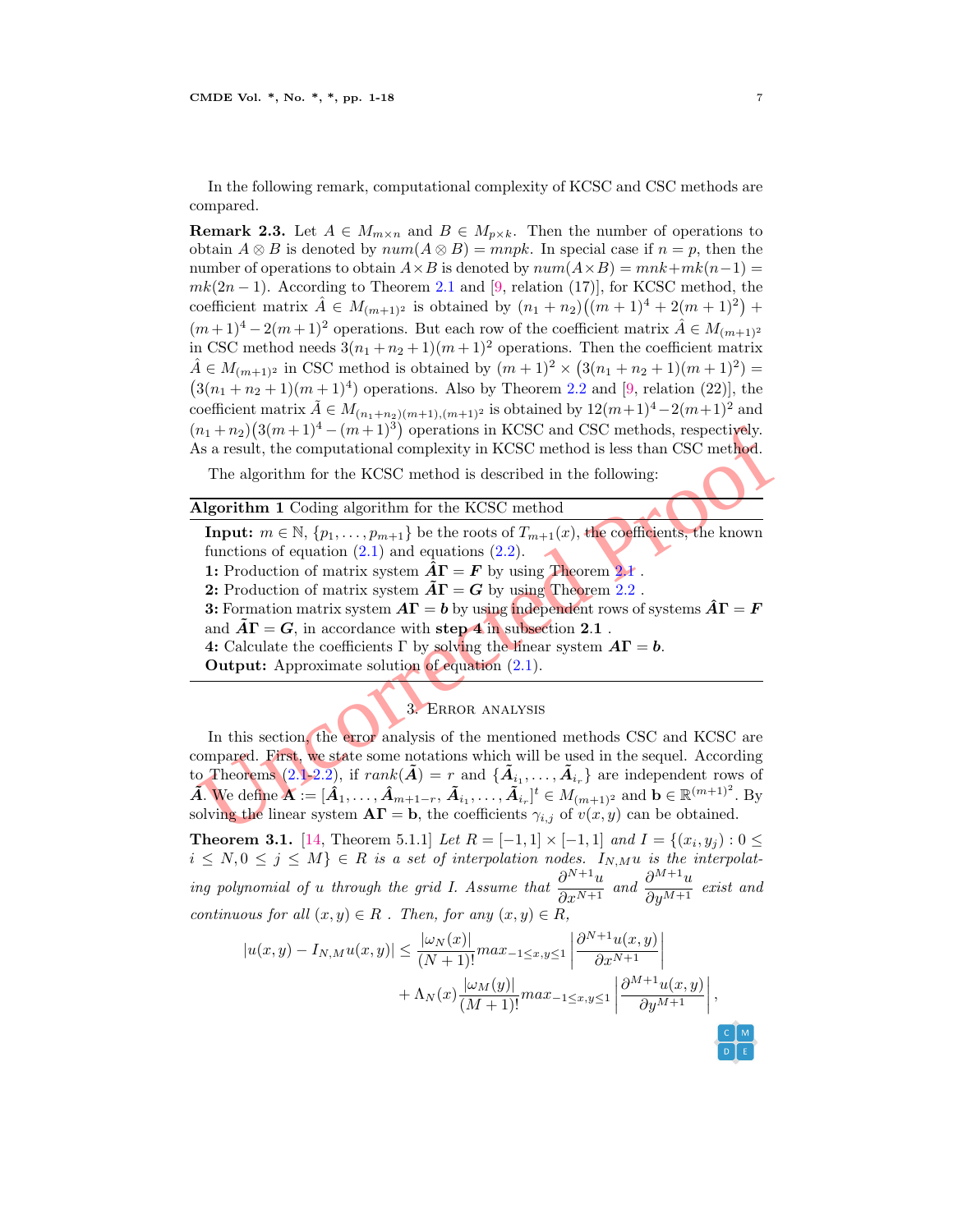where  
\n
$$
\Lambda_N(x) = \sum_{i=0}^N |L_{i,N}(x)|, \ \omega_N(x) = \prod_{i=0}^N (x - x_i) \ \text{ and } \omega_M(y) = \prod_{i=0}^M (y - y_i).
$$

<span id="page-7-0"></span>**Theorem 3.2.** Let the exact solution  $u(x, y)$  of Equations [\(2.1](#page-2-1)-[2.2](#page-2-2)) be sufficiently *smooth and let*  $v(x, y) = \sum_{i,j=0}^{m} \gamma_{i,j} T_i(x) T_j(y)$ *. Then for any matrix norm*  $\|\cdot\|$ *, the following holds. (For abbreviation, the upper bound in the right hans side is denoted by*  $\mathcal{U}_m^1$ .

$$
|u(x,y) - v(x,y)| \le ||K_{m,m}(x,y)|| + ||T(x)|| ||T(y)|| || \Delta b || ||A^{-1}|| = \mathcal{U}^1_m.
$$

*Proof.* By Theorem [3.1](#page-6-0), we can write  $u(x,y) = I_{m,m}u(x,y) + K_{m,m}(x,y)$ , where  $I_{m,m}u = \tilde{\mathbf{\Gamma}}^{\mathbf{t}}(\mathbf{T}(x) \otimes \mathbf{T}(y))$  is the interpolating polynomial of *u* and

$$
K_{m,m}u(x,y) = \frac{\omega_m(x)}{(m+1)!} \frac{\partial^{m+1} u(\xi, y)}{\partial x^{m+1}} + \Lambda_m(x) \frac{\omega_m(y)}{(m+1)!} \frac{\partial^{m+1} u(x, \eta)}{\partial y^{m+1}}, \ -1 \le \xi, \eta \le 1.
$$

 $\begin{aligned} &\mathbf{P}(\mathbf{x},\mathbf{y}) = (m+1)! \quad \partial x^{m+1} \quad \mathbf{P}(\mathbf{x},\mathbf{y}) = (m+1)! \quad \partial y^{m+1} \quad \mathbf{P}(\mathbf{x},\mathbf{y}) = \mathbf{P}(\mathbf{x},\mathbf{y}) \text{ and } \mathbf{P}(\mathbf{x},\mathbf{y}) = \mathbf{P}(\mathbf{x},\mathbf{y}) \text{ and } \mathbf{P}(\mathbf{x},\mathbf{y}) = \mathbf{P}(\mathbf{x},\mathbf{y}) = \mathbf{P}(\mathbf{x},\mathbf{y}) \text{ and } \mathbf{P}$ Since  $u(x, y)$  is the exact solution to Equations  $(2.1-2.2)$ , coefficients of Chebyshev expansion  $u(x, y)$  apply to  $\mathbf{A}\mathbf{\Gamma} = \mathbf{b}$ . Similarly, coefficients  $v(x, y)$  apply to  $\mathbf{A}\tilde{\mathbf{\Gamma}} =$  $\mathbf{b} + \Delta \mathbf{b}$ . Thus

$$
\mathbf{\Gamma}-\tilde{\mathbf{\Gamma}}=\mathbf{A}^{-1}\triangle\mathbf{b}.
$$

On the other hand

$$
|u(x,y) - v(x,y)| \le |u(x,y) - I_{m,m}u(x,y)| + |v(x,y) - I_{m,m}u(x,y)|.
$$

The first term on the right-hand side can be bounded by Theorem 3.1. So it is enough, we find an upper bound for the second term. Thus

$$
|v(x,y) - I_{m,m}u(x,y)| = | (\mathbf{T}(x) \otimes \mathbf{T}(y))\mathbf{\Gamma} - (\mathbf{T}(x) \otimes \mathbf{T}(y))\tilde{\mathbf{\Gamma}} |
$$
  
\n
$$
\leq || \mathbf{T}(x) \otimes \mathbf{T}(y) || || \mathbf{\Gamma} - \tilde{\mathbf{\Gamma}} || \leq || \mathbf{T}(x) \otimes \mathbf{T}(y) || || \Delta \mathbf{b} || || \mathbf{A}^{-1} ||,
$$

According to relation  $||A \otimes B|| \le ||A|| ||B||$  for matrix norms, the proof is complete. □

In the following theorem, Yuksel presented an error upper bound for CSC method.

<span id="page-7-1"></span>**Theorem 3.3.** [9, Theorem 5.1] Let  $v(x, y)$  be the Chebyshev series solution and  $u(x, y)$  be the exact solution of Equations [2.3](#page-2-3) [-2.4,](#page-2-4) if  $u(x, y)$  is sufficiently smooth, *then*

$$
|u(x,y) - v(x,y)| \le ||K_{m,m}(x,y)|| + ||\mathbf{T}(x)|| ||\mathbf{Q}(y)|| ||\Delta \mathbf{b} || ||\mathbf{A}^{-1} || = \mathcal{U}_m^2,
$$

*where*

$$
\mathbf{Q}(y) = \text{dig}(\mathbf{T}(y), \mathbf{T}(y), \dots, \mathbf{T}(y)) \in M_{(m+1),(m+1)^2}.
$$
\n(3.1)

<span id="page-7-2"></span>**Remark 3.4.** Let  $X \in \mathbb{R}^n$  and  $A = diag(X^t, X^t, ..., X^t) \in M_{n,n^2}$ . Then easy computation shows that  $||A||_1=||X||_{\infty}$ ,  $||A||_F= \sqrt{n}||X||_F$  and  $||A||_{\infty}=||X||_1$ ,

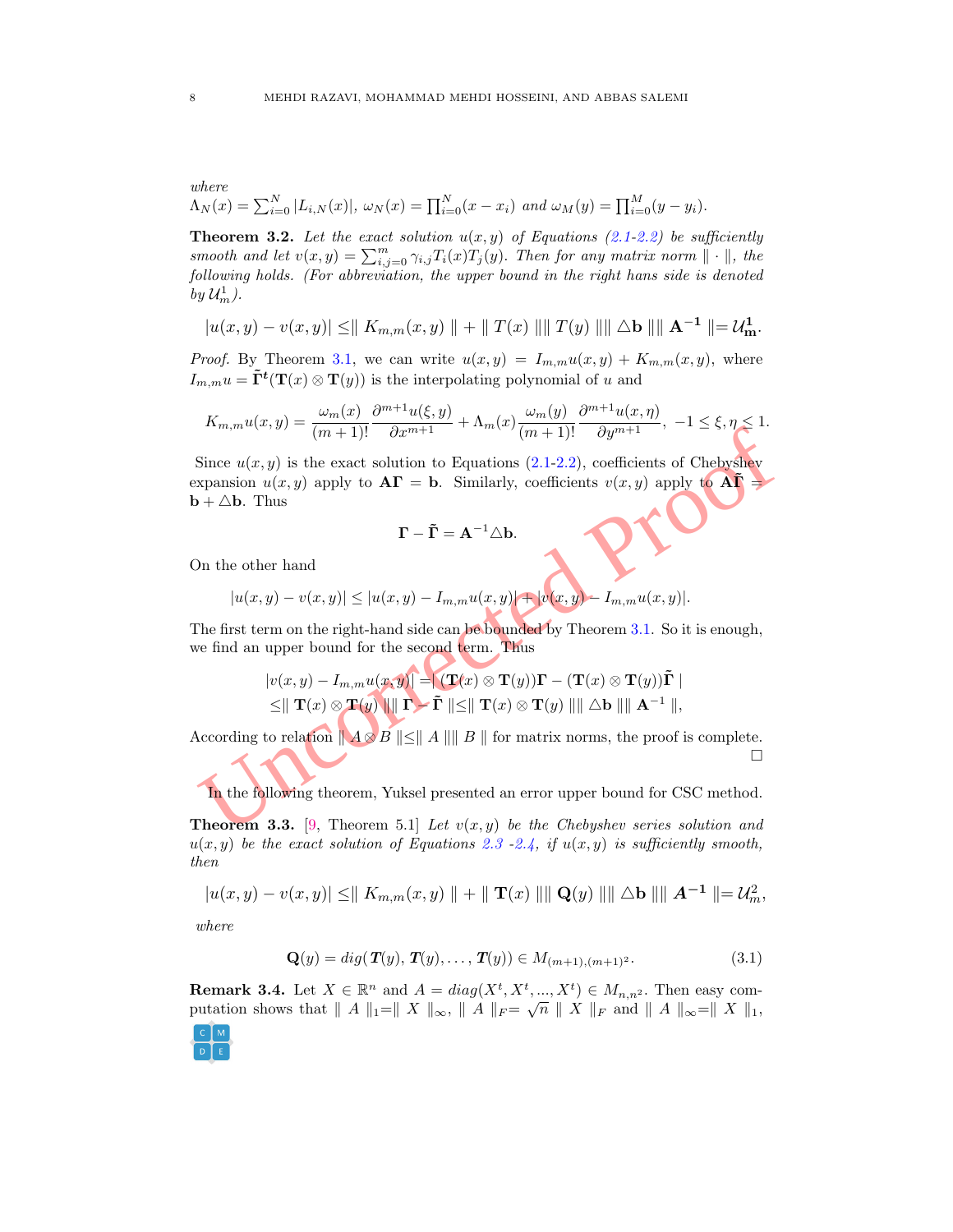*∥ A ∥ ∞* = *max {*  $\sum_{j=1}^{n} |a_{i,j}|, i = 1$ *,* 2*, ..., n } , ∥ X ∥ ∞* = *max{| x <sup>i</sup> |, i* = 1 *,* 2*, ..., n } ,*  $\parallel$  *A*  $\parallel$ <sub>1</sub> = *max*{  $\sum_{i=1}^{n} |a_{i,j}|, j = 1$ *,* 2*, ..., n*<sup>2</sup>**}**, *∥ X ∥*<sub>1</sub>=  $\sum_{i=1}^n |x|$ *<sup>i</sup> |,*  $\parallel$  *A*  $\parallel$ <sub>*F*</sub> =  $\sqrt{\sum_{n=1}^{n}}$  $\sum_{i,j=1}^n |a_{i,j}^2|, \|X\|_F = \sqrt{\sum_{i=1}^n |x_i|^2}$  $\frac{2}{i}$  | .

Moreover, if  $X \in \mathbb{R}^n$  has at least two non-zero components, then  $|| X ||_{\infty} < || X ||_{1} = ||$  $A \parallel_{\infty}$ .

Now, in the following we will compare the new upper bound in Theorem 3.2 with the upper bound presented in Theorem 3.3 .

**Theorem 3.5.** Let  $\mathcal{U}_m^1$  and  $\mathcal{U}_m^2$  be the error upper bounds in Theorem 3.2 and The*orem 3.3, respectively. If we consider the norm ∥ · ∥ in Theorems 3.2-3.3 as infinity norm*  $\|\cdot\|_{\infty}$  *or Frobenius norm*  $\|\cdot\|_{F}$  *, then*  $\mathcal{U}_{m}^{1} < \mathcal{U}_{m}^{2}$ *.* 

*Proof.* Since in general  $T(y)$  has at least two nonzero components, by choosing  $X =$  $T(y)$  and  $A = Q(y)$  in Remark 3.4, we obtain that  $||T(y)||_{\infty} < ||Q(y)||_{\infty}$  and  $||T(y)||_{\infty} < ||Q(y)||_{\infty}$  $\|$  *Q*(*y*)  $\|$ <sub>*F*</sub> =  $\sqrt{n}$   $\|$  *T*(*y*)  $\|$ <sub>*F*</sub>. Therefore, the result holds. □

# 4. Numerical results

N[o](#page-7-1)w, in the [f](#page-7-0)ollowing we will compare the new upper bound in Theorem 3.2 with<br>
the upper bound presented in Theorem 3.3.<br>
Theorem 3.5. Let  $U_n$  and  $U_m^2$  be the error upper bounds in Theorem 3.2 and Theorem 3.7, respecti In this section, by calculating the CPU times and Run times for three examples, we show that the CPU times and Run times of KCSC method is significantly less than the CPU times and Run times of CSC method. Also, by statistical tools, we show that the Run times of the KCSC method has polynomial growth and the Run times of the CSC method has exponential growth. All computations in the following examples are performed using Matlab software "2014a" and a system with the specifications: Intel $(R)$  Core $(TM)$  i5 - 4200U and RAM: 8.00 GB.

4.1. **Numerical examples.** The following examples show that although the absolute errors of the KCSC and CSC methods are the same up to six digits, but the CPU times and Run times of KCSC method is significantly less than the CPU and Run times of CSC method. In Tables [1](#page-9-0) - [3,](#page-12-0) in the first and second columns, the CPU times of the mentioned methods for  $m = 4, \ldots, 15$  are computed, in the third and fourth columns, the Run times and in the fifth and sixth columns, the absolute errors of mentioned methods for  $m = 4, \ldots, 15$  are presented. Also, we depict the absolute errors in Figures [1](#page-9-1) , [3](#page-11-0) , [5,](#page-12-1) and the CPU times of these implementations are compared in Figures [2](#page-10-0)(a),  $4(a)$  $4(a)$ ,  $6(a)$  $6(a)$ . Moreover, the Run times of these implementations are compared in the Figures  $2(b)$  $2(b)$ ,  $4(b)$  $4(b)$  and  $6(b)$  $6(b)$ . Note that, to compute the CPU times and Run times of Tables [1](#page-9-0) - [3,](#page-12-0) the Matlab codes were compiled 10 times and the results were averaged.



where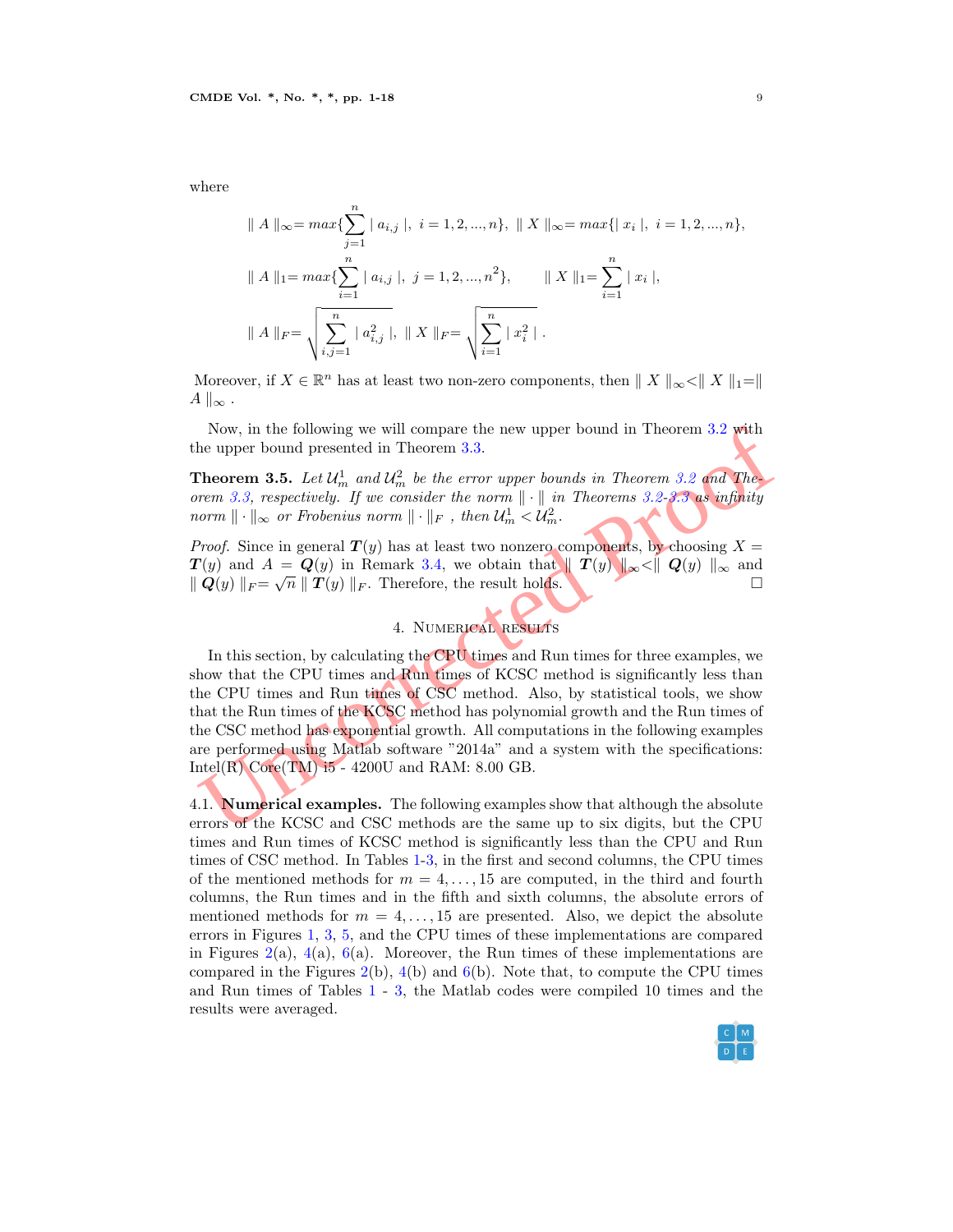<span id="page-9-2"></span>**Example 4.1.** *We consider the following Poisson's equation with exact solution*  $u(x, y) = sin(\pi x)sin(\pi y)$ .

$$
u_{xx} + u_{yy} = -2\pi^2 \sin(\pi x) \sin(\pi y),
$$
  
\n
$$
u(x, -1) = u(x, 1) = 0, -1 \le x \le 1,
$$
  
\n
$$
u(-1, y) = u(1, y) = 0, -1 \le y \le 1.
$$

<span id="page-9-0"></span>

| TABLE 1. Absolute errors, CPU and Run times for Example 4.1 |  |  |
|-------------------------------------------------------------|--|--|
|-------------------------------------------------------------|--|--|

|                         |                        |                        |                        |                      | TABLE 1. ADSOLUTE ELLOLS, $\cup$ U and IT and THES TOL EXAMPLE 4.1 |                       |  |
|-------------------------|------------------------|------------------------|------------------------|----------------------|--------------------------------------------------------------------|-----------------------|--|
| $\,m$                   | CPU times of           | CPU times of           | Run times of           | Run times of         | Absolute error of                                                  | Absolute error of     |  |
|                         | $CSC$ method           | KCSC method            | $CSC$ method           | KCSC method          | $CSC$ method                                                       | <b>KCSC</b> method    |  |
| $\frac{1}{4}$           | $2.1703 \times 10^{1}$ | $9.0313 \times 10^{0}$ | $5.4 \times 10^{1}$    | $4.2 \times 10^{1}$  | $7 \times 10^{-1}$                                                 | $7\times10^{-1}$      |  |
| $\sqrt{5}$              | $5.3609 \times 10^{1}$ | $1.7516 \times 10^{1}$ | $1.68 \times 10^{2}$   | $1.33 \times 10^{2}$ | $2.1 \times 10^{-1}$                                               | $2.1 \times 10^{-1}$  |  |
| 6                       | $2.0342 \times 10^{2}$ | $9.9953 \times 10^{1}$ | $2.22 \times 10^{2}$   | $1.41 \times 10^{2}$ | $3.2 \times 10^{-2}$                                               | $3.2 \times 10^{-2}$  |  |
| $\overline{\gamma}$     | $2.4925 \times 10^{2}$ | $1.0927 \times 10^{2}$ | $4.43 \times 10^{2}$   | $2.41 \times 10^{2}$ | $1.25\times10^{-2}$                                                | $1.25 \times 10^{-2}$ |  |
| 8                       | $5.6116 \times 10^{2}$ | $1.2503 \times 10^{2}$ | $7.51 \times 10^{2}$   | $4.28 \times 10^{2}$ | $6.2 \times 10^{-4}$                                               | $6.2 \times 10^{-4}$  |  |
| $\boldsymbol{g}$        | $1.0861 \times 10^{3}$ | $2.6033 \times 10^{2}$ | $1.45 \times 10^{3}$   | $8.71 \times 10^{2}$ | $3.75 \times 10^{-5}$                                              | $3.75 \times 10^{-5}$ |  |
| 10                      | $1.9926 \times 10^3$   | $6.6877 \times 10^{2}$ | $1.846 \times 10^{3}$  | $8.81 \times 10^{2}$ | $3.8 \times 10^{-7}$                                               | $3.8 \times 10^{-7}$  |  |
|                         |                        |                        |                        |                      |                                                                    |                       |  |
| 15                      | $1.1634 \times 10^{4}$ | $2.6040 \times 10^3$   | $1.2202 \times 10^{4}$ | $4.733 \times 10^3$  | $3.2 \times 10^{-9}$                                               | $3.2 \times 10^{-9}$  |  |
| Absolute error for m=15 |                        |                        |                        |                      |                                                                    |                       |  |
| $x 10^{3}$              |                        |                        |                        |                      |                                                                    |                       |  |
|                         |                        | 3                      |                        |                      |                                                                    |                       |  |



<span id="page-9-1"></span>FIGURE 1. Absolute errors of Example [4.1](#page-9-2)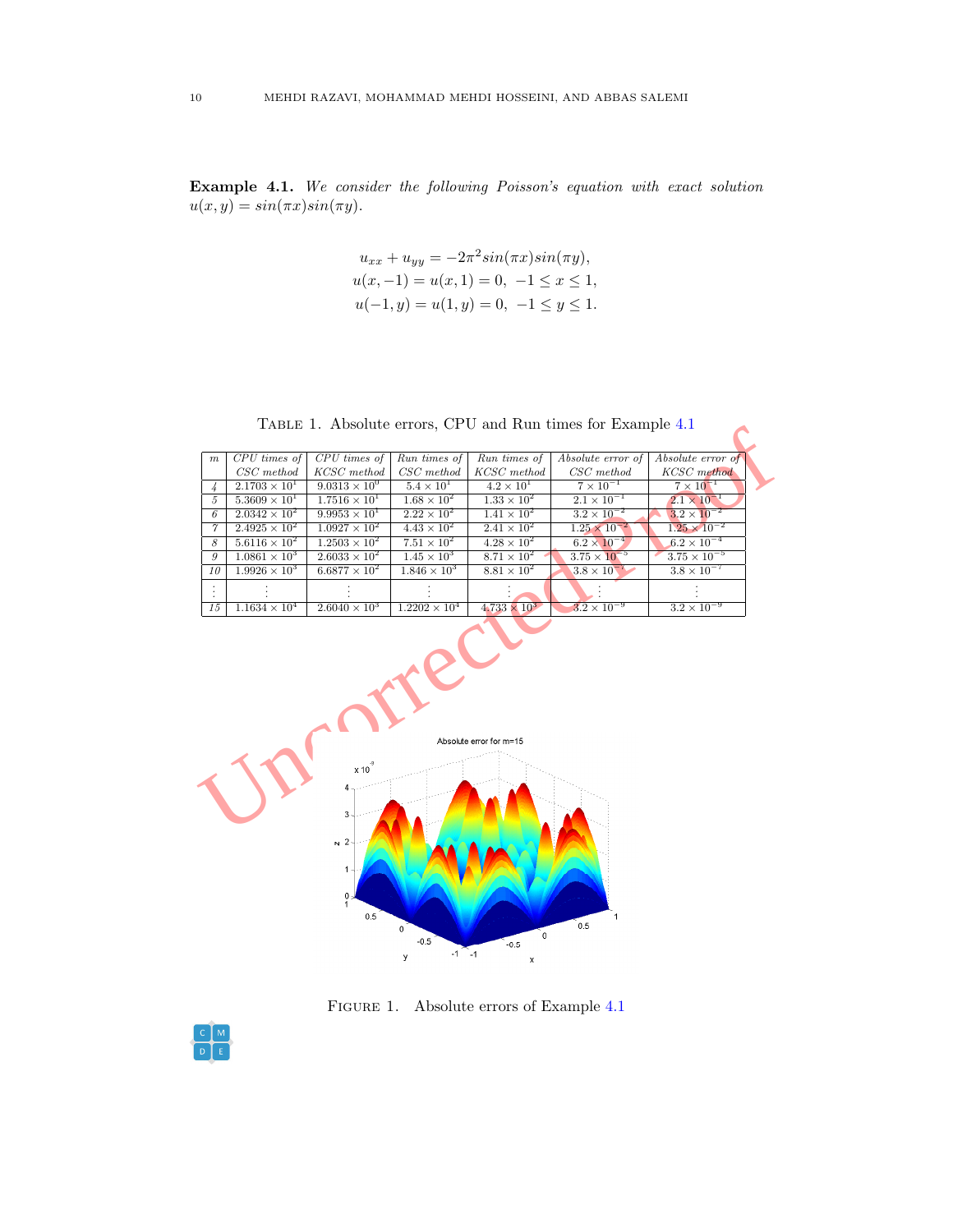

<span id="page-10-0"></span>Figure 2. CPU times (a) and Run times (b) of Example 4.1

<span id="page-10-1"></span>**Example 4.2.** We consider the following PDE with exact solution  $u(x, y) = e^{x+2y}$ .

FIGURE 2. CPU times (a) and Run times (b) of Example 4.1  
\nExample 4.2. We consider the following PDE with exact solution 
$$
u(x, y) = e^{x+2y}
$$
.  
\n
$$
u_{xx} + u_{yy} + u_x + u_y + e^{2y} = e^{x+2y}
$$
\n
$$
u(x, -1) = e^{x-2}, u(x, 1) = e^{x+2}, -1 \le x \le 1,
$$
\n
$$
u(-1, y) = e^{-1+2y}, u(1, y) = e^{1+2y}, -1 \le y \le 1.
$$
\nTable 2. Absolute errors, CPU and Run times for Example 4.2

Table 2. Absolute errors, CPU and Run times for Example 4.2

| m               | CPU times of           | CPU times of           | Run times of           | Run times of          | Absolute error of     | Absolute error of     |
|-----------------|------------------------|------------------------|------------------------|-----------------------|-----------------------|-----------------------|
|                 | $CSC$ method           | KCSC method            | $CSC$ method           | KCSC method           | $CSC$ method          | KCSC method           |
|                 | $5.8890 \times 10^{1}$ | $1.8093 \times 10^{1}$ | $5.1 \times 10^{1}$    | $4.0 \times 10^{1}$   | $7.8 \times 10^{-1}$  | $7.8 \times 10^{-1}$  |
| 5               | $2.0034 \times 10^{2}$ | $6.3609 \times 10^{1}$ | $1.64 \times 10^{2}$   | $1.31 \times 10^{2}$  | $1.8 \times 10^{-1}$  | $1.8 \times 10^{-1}$  |
| 6               | $2.7384 \times 10^{2}$ | $9.7640 \times 10^{1}$ | $2.2 \times 10^2$      | $1.4 \times 10^{2}$   | $3.5 \times 10^{-2}$  | $3.5 \times 10^{-2}$  |
| $\gamma$        | $5.2176 \times 10^{2}$ | $1.1245 \times 10^{2}$ | $4.14 \times 10^{2}$   | $2.38 \times 10^{2}$  | $5.8 \times 10^{-3}$  | $5.8 \times 10^{-3}$  |
| 8               | $9.7975 \times 10^{2}$ | $2.3979 \times 10^{2}$ | $7.46 \times 10^{2}$   | $4.25 \times 10^{2}$  | $8\times10^{-4}$      | $8 \times 10^{-4}$    |
| 9               | $1.9235 \times 10^{3}$ | $6.5723 \times 10^{2}$ | $1.442 \times 10^{3}$  | $8.66 \times 10^{2}$  | $9.5 \times 10^{-5}$  | $9.5 \times 10^{-5}$  |
| 10 <sup>2</sup> | $2.5267 \times 10^{3}$ | $4.9076 \times 10^{2}$ | $1.840 \times 10^{3}$  | $8.78 \times 10^{2}$  | $1.02 \times 10^{-5}$ | $1.02 \times 10^{-5}$ |
|                 |                        |                        |                        |                       |                       |                       |
|                 |                        |                        |                        |                       |                       |                       |
| 15              | $1.2087 \times 10^{4}$ | $2.5949 \times 10^3$   | $1.2189 \times 10^{4}$ | $4.722 \times 10^{3}$ | $1.25 \times 10^{-9}$ | $1.25 \times 10^{-9}$ |

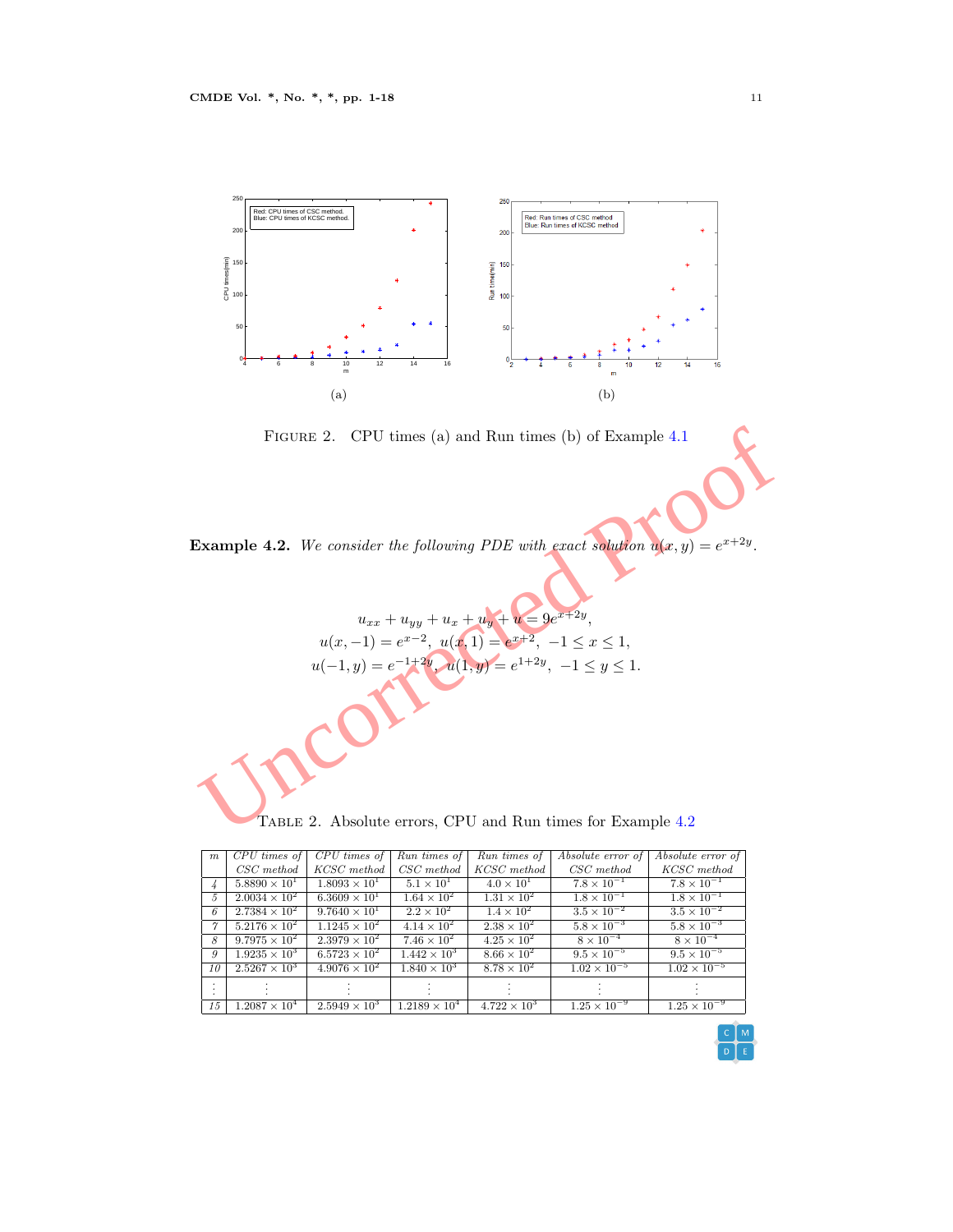

<span id="page-11-1"></span><span id="page-11-0"></span>Figure 4. CPU times (a) and Run times (b) of Example [4.2](#page-10-1)

<span id="page-11-2"></span>**Example 4.3.** We consider the following PDE with exact solution  $u(x, y) = e^x \sin y$ .

$$
u_{xx} - u_{yy} + (x + y)u_x - x^2u_y + u = (3 + x + y)e^x \sin y - x^2 e^x \cos y,
$$
  
\n
$$
u(x, -1) = e^x \sin(-1), \ u(x, 1) = e^x \sin(1), \ -1 \le x \le 1,
$$
  
\n
$$
u(-1, y) = e^{-1} \sin y, \ u(1, y) = e^{1} \sin y, \ -1 \le y \le 1.
$$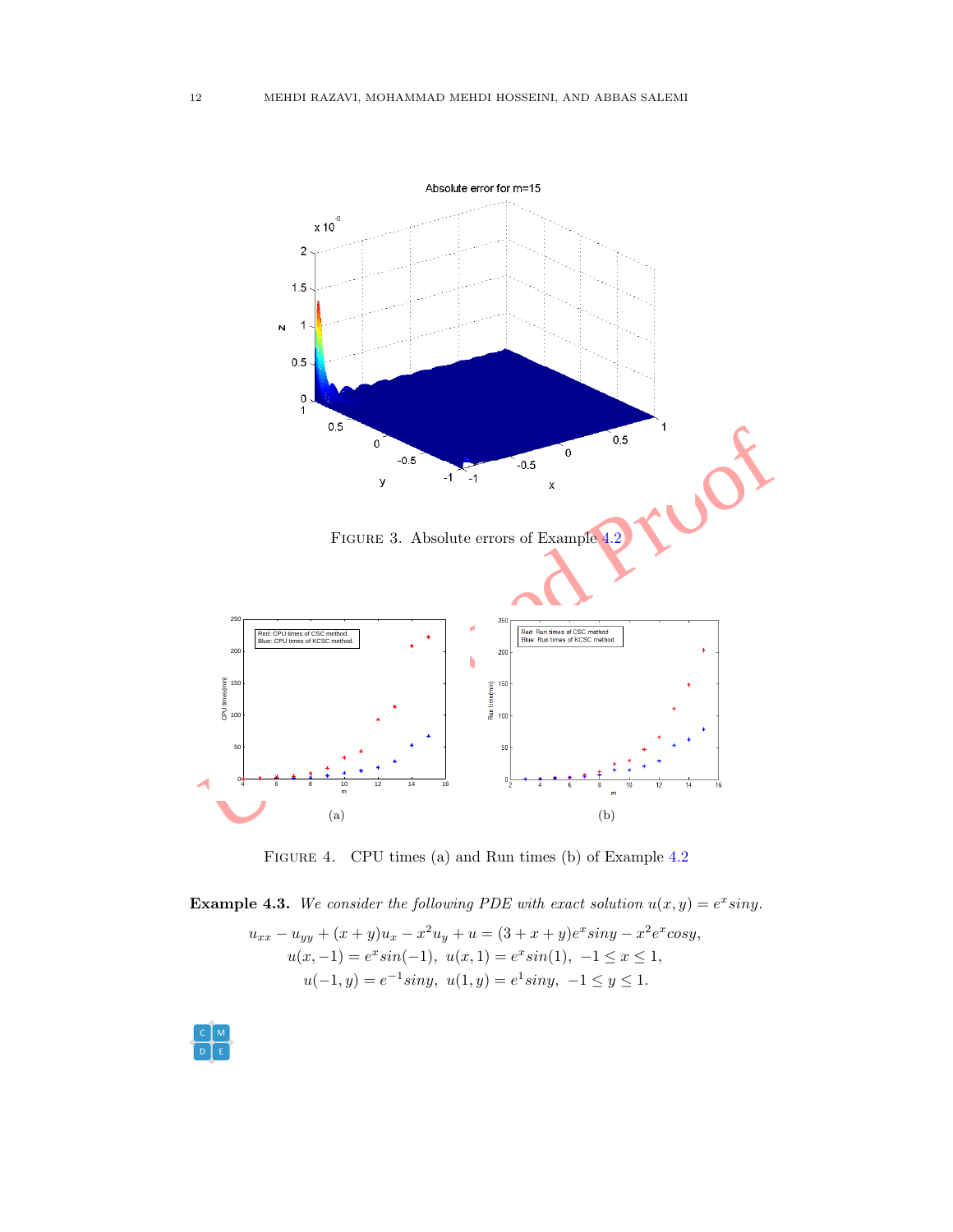| m              | CPU times of           | CPU times of           | Run times of           | Run times of          | Absolute error of    | Absolute error of     |
|----------------|------------------------|------------------------|------------------------|-----------------------|----------------------|-----------------------|
|                | $CSC$ method           | KCSC method            | $CSC$ method           | KCSC method           | $CSC$ method         | KCSC method           |
|                | $5.489 \times 10^{1}$  | $1.8109 \times 10^{1}$ | $6.5 \times 10^{0}$    | $5.4 \times 10^{1}$   | $2 \times 10^{-2}$   | $2 \times 10^{-2}$    |
| $\overline{5}$ | $2.0782 \times 10^{2}$ | $1.0203 \times 10^{2}$ | $1.89 \times 10^{2}$   | $1.52 \times 10^{2}$  | $1.2 \times 10^{-2}$ | $2.1 \times 10^{-1}$  |
| 6              | $2.8594 \times 10^{2}$ | $1.1175 \times 10^{2}$ | $2.56 \times 10^{2}$   | $1.69 \times 10^{2}$  | $2 \times 10^{-3}$   | $2 \times 10^{-3}$    |
| $\gamma$       | $5.4670 \times 10^{2}$ | $1.3178 \times 10^{2}$ | $4.40 \times 10^{2}$   | $2.75 \times 10^{2}$  | $4 \times 10^{-5}$   | $4 \times 10^{-5}$    |
| 8              | $1.0353 \times 10^{3}$ | $3.0967 \times 10^{2}$ | $8.1 \times 10^{2}$    | $4.79 \times 10^{2}$  | $4.2 \times 10^{-6}$ | $4.2 \times 10^{-6}$  |
| 9              | $2.016 \times 10^{3}$  | $5.9094 \times 10^{2}$ | $1.323 \times 10^{3}$  | $9.03 \times 10^{2}$  | $1.9 \times 10^{-7}$ | $3.75 \times 10^{-5}$ |
| 10             | $2.6 \times 10^3$      | $7.7761 \times 10^{2}$ | $1.94 \times 10^{3}$   | $9.09 \times 10^{2}$  | $1.8 \times 10^{-7}$ | $1.8 \times 10^{-7}$  |
|                |                        |                        |                        |                       |                      |                       |
|                |                        |                        |                        |                       |                      |                       |
| 15             | $1.3383 \times 10^{4}$ | $3.173 \times 10^{3}$  | $1.2415 \times 10^{4}$ | $5.001 \times 10^{3}$ | $3.1 \times 10^{-8}$ | $3.1 \times 10^{-8}$  |

<span id="page-12-0"></span>Table 3. Absolute errors, CPU and Run times for Example [4.3](#page-11-2)



<span id="page-12-2"></span><span id="page-12-1"></span>Figure 6. CPU times (a) and Run times (b) of Example [4.3](#page-11-2)

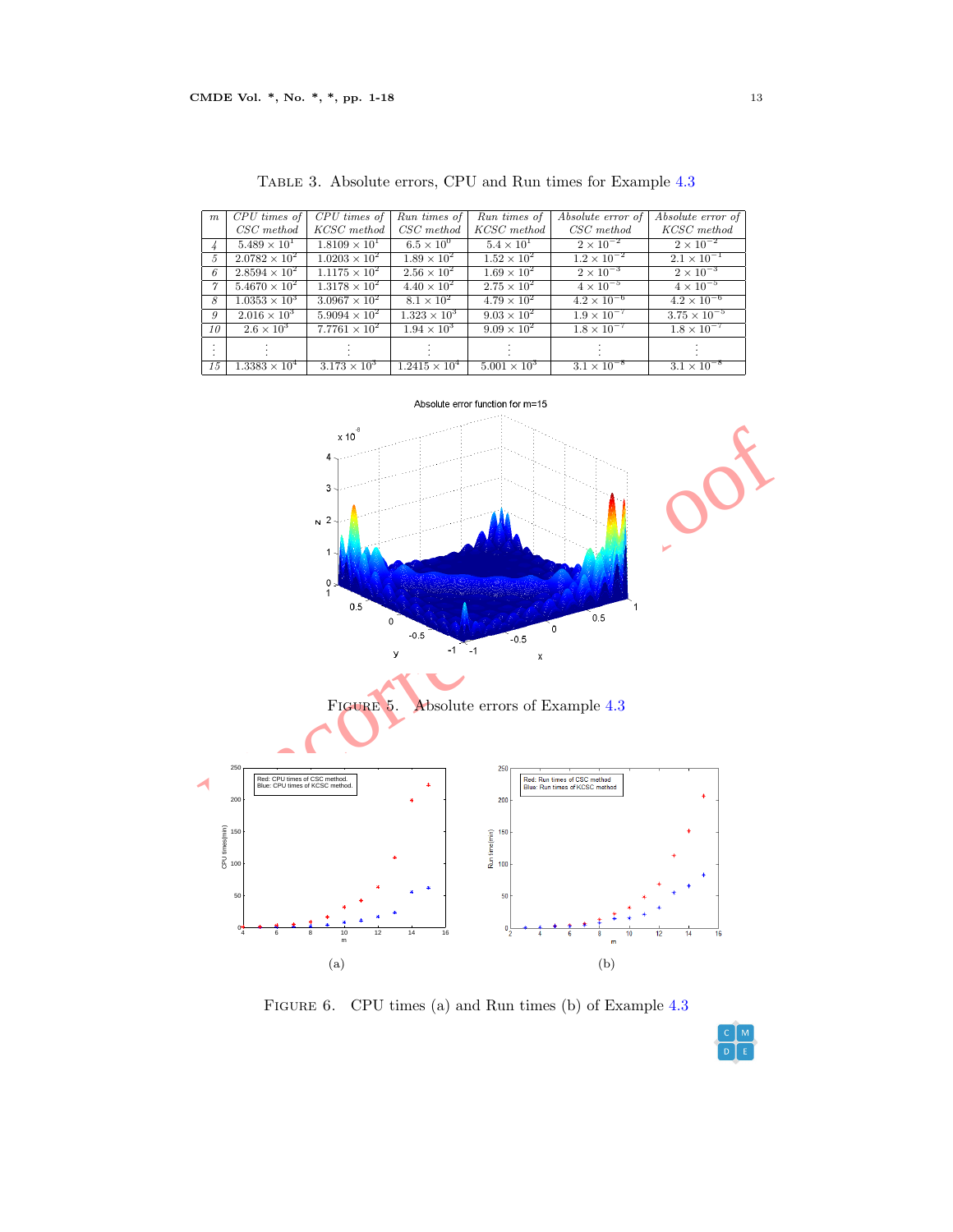Comparison of the Run times obtained in the above three examples show that the Run times of KCSC method has much lower than Run times of CSC method.

In the last part of this section, in the Tables [4](#page-13-0) and [5,](#page-13-1) for examples [4.1](#page-9-2)[-4.3](#page-11-2), the error bounds  $\mathcal{U}_m^1$  and  $\mathcal{U}_m^2$  for infinity norm and Frobenius norm are computed, respectively.

| m  | $\mathcal{U}_m^{\perp}$ of | $\mathcal{U}_{m}^{2}$ of | $\mathcal{U}_{m}^{\perp}$ of |             | $\mathcal{U}_m^{\perp}$ of | $\mathcal{U}_{m}^{2}$ of |
|----|----------------------------|--------------------------|------------------------------|-------------|----------------------------|--------------------------|
|    | Example 4.1                | Example 4.1              | Example 4.2                  | Example 4.2 | Example 4.3                | Example 4.3              |
| 5  | 1.7213                     | 10.3088                  | 1.2571                       | 7.4176      | 1.7865                     | 10.6690                  |
| 10 | 1.3244                     | 10.5415                  | 1.0234                       | 11.0554     | 1.2357                     | 13.4947                  |
| 15 | 0.9885                     | 15.8025                  | 0.8868                       | 13.9008     | 1.0160                     | 16.1255                  |

<span id="page-13-0"></span>TABLE 4. Error upper bounds  $\mathcal{U}_m^1$  and  $\mathcal{U}_m^2$  (infinity norm)

<span id="page-13-1"></span>TABLE 5. Error upper bounds  $\mathcal{U}_m^1$  and  $\mathcal{U}_m^2$  (Frobenius norm)

| m  | $\mathcal{U}_m^{\perp}$ of | $\mathcal{U}_{m}^{\epsilon}$ of | $\mathcal{U}_m^{\text{L}}$ of | $\mathcal{U}_m^2$ | $\mathcal{U}_m$ of | $\mathcal{U}_m^2$ of |
|----|----------------------------|---------------------------------|-------------------------------|-------------------|--------------------|----------------------|
|    | Example 4.1                | Example 4.1                     | Example 4.2                   | Example 4.2       | Example 4.3        | Example 4.3          |
| 5  | 16.2538                    | 36.8880                         | 14.1321                       | 29.2573           | 15.1744            | 35.2773              |
| 10 | 5.3027                     | 16.7658                         | 4.1278                        | 13.2728           | 4.8752             | 15.2119              |
| 15 | 0.3759                     | .4533                           | 0.2926                        | .4125             | 0.3275             | 1.3912               |

TABLE 5. Error upper bounds  $\mathcal{U}_m^1$  and  $\mathcal{U}_m^2$  (Frobenius norm)<br>  $\frac{U_m}{5}$   $\frac{U_m}{15}$  of  $\frac{U_m}{15}$  of  $\frac{U_m}{15}$  of  $\frac{U_m}{15}$  of  $\frac{U_m}{15}$  of  $\frac{U_m}{15}$  of  $\frac{U_m}{15}$  of  $\frac{U_m}{15}$  of  $\frac{U_m}{15}$  of **Remark 4.4.** Note that error upper bound  $\mathcal{U}_m^1$  for KCSC method in Theorem 3.2 can be used for n-order linear PDEs, while error upper bound  $\mathcal{U}_m^2$  for CSC method in Theorem 3.3 can only be used for second-order linear PDEs. Moreover, the numerical results of Table 4 show that, the sequence  $\{\mathcal{U}_m^{\mathcal{V}}\}$  is decreasing while the sequence  $\{\mathcal{U}_m^2\}$  is an increasing sequence. But the numerical results of Table 5 show that, the sequences  $\{\mathcal{U}_m^1\}$  and  $\{\mathcal{U}_m^2\}$  are decreasing.

4.2. **Statistical results.** Regression is a technique for determining the statistical relationship between two or more variables. Regression is primarily used for prediction and causal inference[13].

Let  $\hat{y}_i$  indicates a prediction of  $y_i$  on the basis of  $x = x_i$  by regression model for  $i = 1, 2, ..., n$ , we define

$$
SSE = \sum_{i=1}^{n} (y_i - \hat{y}_i)^2, \quad SST = \sum_{i=1}^{n} (y_i - \bar{y})^2, \quad SSR = SST - SSE = \sum_{i=1}^{n} (\hat{y}_i - \bar{y})^2,
$$

$$
R^2 = \frac{SSR}{SST} = 1 - \frac{SSE}{SST}, \quad RMSE = \sqrt{\frac{SSE}{n}}.
$$

Root Mean Square Error (RMSE) is the standard deviation of the residuals. Residuals are a measure of how far from the regression data points are, RMSE is a measure of how spread out these residuals are.  $R^2$  is the proportion of the variance in the dependent variable that is predictable from the independent variable(s).  $R^2$  has the useful property that its scale is intuitive: it ranges from zero to one, with zero indicating that the proposed model does not improve prediction over the mean model and one indicating perfect prediction [ [3](#page-16-20) , [13](#page-16-19)]. In this section, by regression techniques

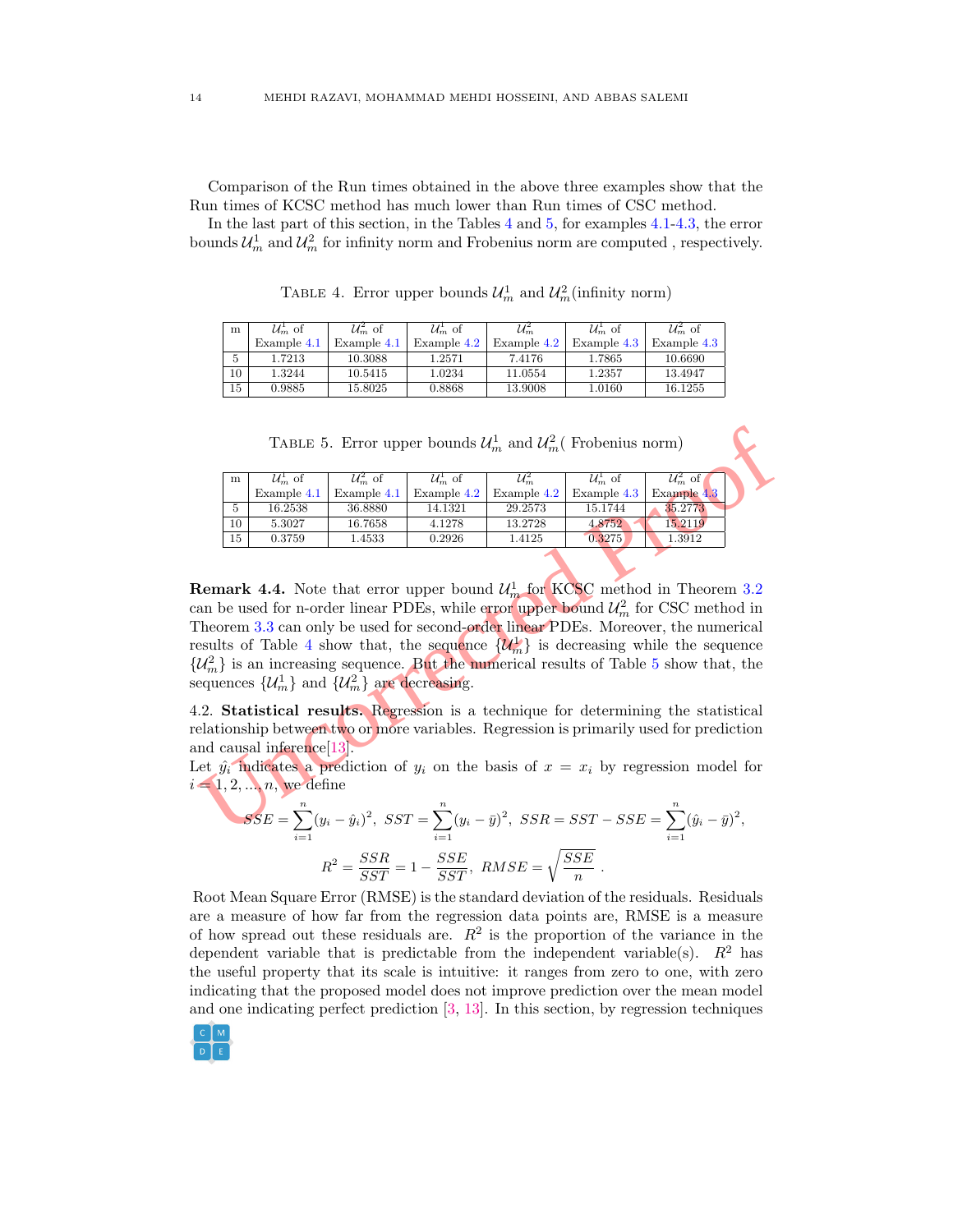for the examples in the previous section, we fit the Run times for  $m = 4, 5, ..., 15$  of the mentioned methods by polynomial and exponential models. Then by statistical tools, we compare these regression models and we show that the Run times of KCSC method is much less than the CSC method.

4.2.1. *Statistical results of Example [4.1](#page-9-2) .* In this subsection statistical results related to Example [4.1](#page-9-2) are studied. We compute regression models for the Run times of the mentioned methods, then by using the  $R^2$  and  $RMSE$  tools, we find the best regression for the Run times. You can see the results in Tables [6](#page-14-0)-[7](#page-14-1).

| Type of        | Equation                                                                          | Value RMSE for | Value $R^2$ for |  |
|----------------|-----------------------------------------------------------------------------------|----------------|-----------------|--|
| regression     |                                                                                   | KCSC method    | KCSC method     |  |
| poly1          | $p_1(x) = 1002x - 6911$                                                           | 3265.0         | 0.7117          |  |
| poly2          | $p_2(x) = 122.4x^2 - 1814x + 5985$                                                | 1162.0         | 0.9635          |  |
| poly3          | $p_3(x) = 9.971x^3 - 221.6x^2 + 1661x - 3647$                                     | 441.8          | 0.9947          |  |
| $\text{poly4}$ | $p_4(x) = .536x^4 - 14.68x^3 + 167x^2 - 755.2x + 1164$                            | 360.5          | 0.9965          |  |
| poly6          | $p_6(x) = -0.01173x^6 + 0.7991x^5 - 20.88x^4 + 271.6x^3 - 1822x^2 + 5961x - 7350$ | 378.1          | 0.9961          |  |
| exponential    | $exp(x) = 63.3e^{.2914x}$                                                         | 419.1          | 0.9953          |  |
|                |                                                                                   |                |                 |  |

<span id="page-14-0"></span>Table 6. Regression equations of KCSC method for Example [4.1](#page-9-2)

<span id="page-14-1"></span>

| poly3                        |                                                                                                                                                                          |                               |                                |
|------------------------------|--------------------------------------------------------------------------------------------------------------------------------------------------------------------------|-------------------------------|--------------------------------|
|                              | $p_3(x) = 9.971x^3 - 221.6x^2 + 1661x - 3647$                                                                                                                            | 441.8                         | 0.9947                         |
| poly4                        | $p_4(x) = .536x^4 - 14.68x^3 + 167x^2 - 755.2x + 1164$                                                                                                                   | 360.5                         | 0.9965                         |
| poly6                        | $p_6(x) = -.01173x^6 + .7991x^5 - 20.88x^4 + 271.6x^3 - 1822x^2 + 5961x - 7350$                                                                                          | 378.1                         | 0.9961                         |
| exponential                  | $exp(x) = 63.3e^{\cdot \sqrt{2914x}}$                                                                                                                                    | 419.1                         | 0.9953                         |
|                              | TABLE 7. Regression equations of CSC method for Example 4.1                                                                                                              |                               |                                |
| Type of                      | Equation                                                                                                                                                                 | Value RMSE for                | Value $R^2$ for                |
| regression                   |                                                                                                                                                                          | CSC method                    | CSC method                     |
| poly1                        | $p_1(x) = 2963x - 21280$                                                                                                                                                 | 11688.0                       | 0.631                          |
| poly2                        | $p_2(x) = 416.7x^2 - 6620x + 22610$                                                                                                                                      | 5775.0                        | 0.9097                         |
| poly3                        | $p_3(x) = 45.\overline{26x^3} - 1145x^2 + 9151x - 21110$                                                                                                                 | 3089.0                        | 0.9742                         |
| poly4                        | $p_4(x) = 5.003x^4 - 184.9x^3 + 2483x^2 - 13400x + 23800$                                                                                                                | 1962.0                        | 0.9896                         |
| poly6                        | $p_6(x) = .01124x^6 - 7.063x^5 + 176.1x^4 - 2196x^3 + 14320x^2 - 45730x + 55380$                                                                                         | 1928.5                        | 0.9899                         |
| exponential                  | $\exp(x) = 39.33e^{.3749x}$                                                                                                                                              | 1645.0                        | 0.9927                         |
|                              |                                                                                                                                                                          |                               |                                |
|                              | .2.2. Statistical results of Example 4.2. In this subsection statistical results related<br>o Example 4.2 are studied. We compute regression models for the Run times of |                               |                                |
|                              | he mentioned methods, then by using the $R^2$ and $RMSE$ tools, we find the best<br>egression for the Run times. You can see the results in Tables 8-9.                  |                               |                                |
|                              | TABLE 8. Regression equations of KCSC method for Example 4.2                                                                                                             |                               |                                |
| Type of                      | Equation                                                                                                                                                                 | Value RMSE for<br>KCSC method | Value $R^2$ for<br>KCSC method |
| poly1                        | $p_1(x) = 1001x - 6910$                                                                                                                                                  | 3267.0                        | 0.7112                         |
| poly2                        | $p_2(x) = 122.4x^2 - 1814x + 5984$                                                                                                                                       | 1163.0                        | 0.9634                         |
| regression<br>poly3<br>poly4 | $p_3(x) = 9.974x^3 - 221.7x^2 + 1662x - 3650$<br>$p_4(x) = .5362x^4 - 14.69x^3 + 167.1x^2 - 755.6x + 1163$                                                               | 442.2<br>360.9                | 0.9947<br>0.9965               |

<span id="page-14-2"></span>

|             | <b>TABLE 8. Regression equations of KCSC method for Example 4.2</b>               |                |                 |
|-------------|-----------------------------------------------------------------------------------|----------------|-----------------|
| Type of     | Equation                                                                          | Value RMSE for | Value $R^2$ for |
| regression  |                                                                                   | KCSC method    | KCSC method     |
| poly1       | $p_1(x) = 1001x - 6910$                                                           | 3267.0         | 0.7112          |
| poly2       | $p_2(x) = 122.4x^2 - 1814x + 5984$                                                | 1163.0         | 0.9634          |
| poly3       | $p_3(x) = 9.974x^3 - 221.7x^2 + 1662x - 3650$                                     | 442.2          | 0.9947          |
| poly4       | $p_4(x) = .5362x^4 - 14.69x^3 + 167.1x^2 - 755.6x + 1163$                         | 360.9          | 0.9965          |
| poly6       | $p_6(x) = -0.01173x^6 + 0.7988x^5 - 20.88x^4 + 271.6x^3 - 1822x^2 + 5964x - 7357$ | 380.9          | 0.9961          |
| exponential | $exp(x) = 62.98e^{.2916x}$                                                        | 419.8          | 0.9952          |

<span id="page-14-3"></span>

|             | TABLE 9. Regression equations of CSC method for Example 4.2                      |                |                 |  |  |  |
|-------------|----------------------------------------------------------------------------------|----------------|-----------------|--|--|--|
| Type of     | Equation                                                                         | Value RMSE for | Value $R^2$ for |  |  |  |
| regression  |                                                                                  | CSC method     | CSC method      |  |  |  |
| poly1       | $p_1(x) = 2963x - 21280$                                                         | 11533.0        | 0.698           |  |  |  |
| poly2       | $p_2(x) = 416.6x^2 - 6620x + 22600$                                              | 5784.0         | 0.9094          |  |  |  |
| poly3       | $p_3(x) = 45.24x^3 - 11.14x^2 + 9145x - 21100$                                   | 3089.0         | 0.9742          |  |  |  |
| poly4       | $p_4(x) = 5.005x^4 - 185x^3 + 2484x^2 - 13420x + 23830$                          | 1968.0         | 0.9895          |  |  |  |
| poly6       | $p_6(x) = .1122x^6 - 7.049x^5 + 175.7x^4 - 2193x^3 + 14280x^2 - 45610x + 552200$ | 4251           | 0.9511          |  |  |  |
| exponential | $\exp(x) = 39.19e^{.3751x}$                                                      | 1645.0         | 0.9927          |  |  |  |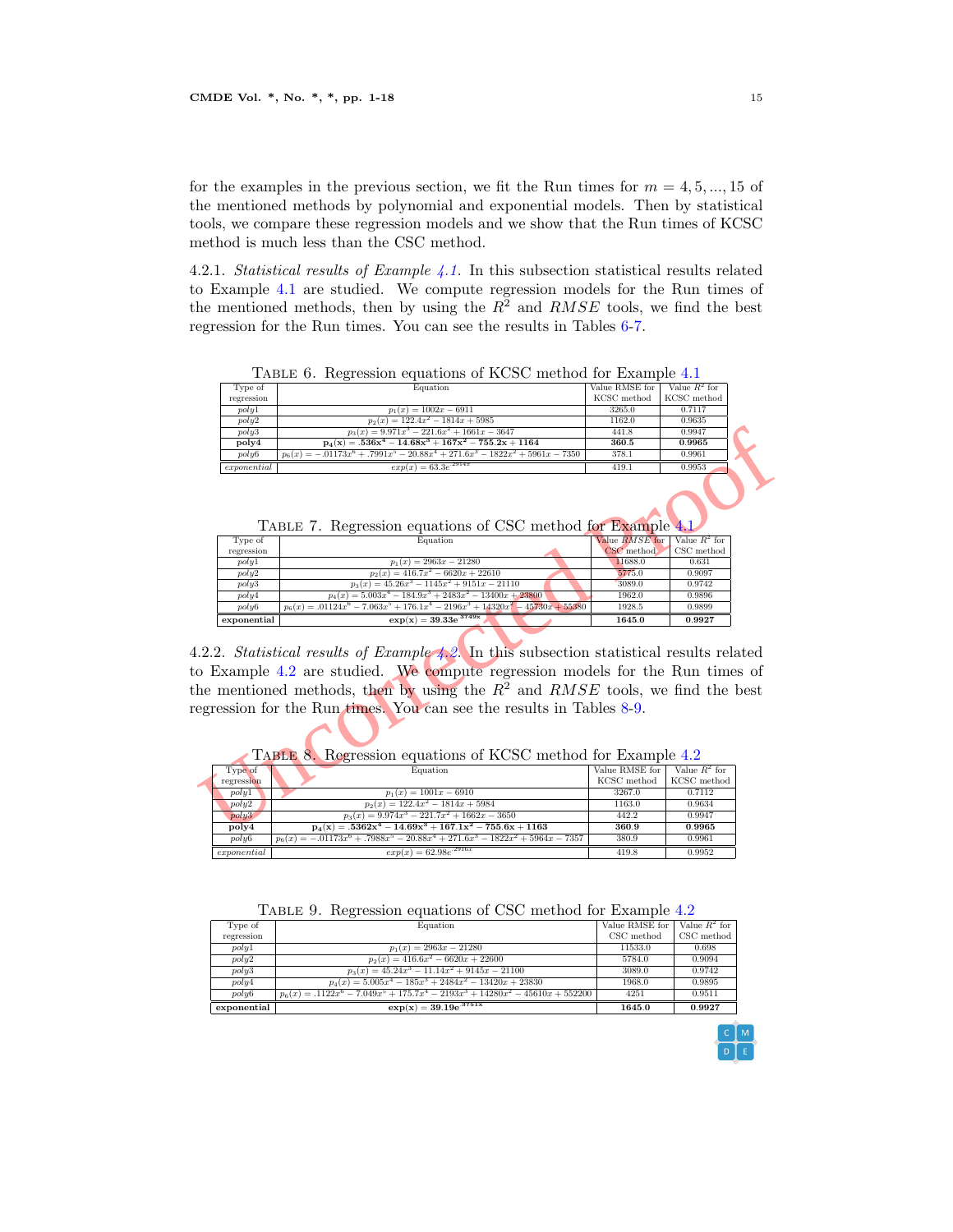4.2.3. *Statistical results of Example [4.3](#page-11-2) .* In this subsection statistical results related to Example [4.3](#page-11-2) are studied. We compute regression models for the Run times of the mentioned methods, then by using the  $R^2$  and  $RMSE$  tools, we find the best regression for the Run times. You can see the results in Tables  $10-11$  $10-11$ .

| Type of     | Equation                                                                          | Value RMSE for | Value $\overline{R^2}$ for |
|-------------|-----------------------------------------------------------------------------------|----------------|----------------------------|
| regression  |                                                                                   | KCSC method    | KCSC method                |
| poly1       | $p_1(x) = 1049x - 7270$                                                           | 3488           | 0.7035                     |
| poly2       | $p_2(x) = 129.9x^2 - 1938x + 6441$                                                | 1308.0         | 0.9583                     |
| poly3       | $p_3(x) = 11.13x^3 - 254.1x^2 + 1941x - 4312$                                     | 519.3          | 0.9934                     |
| poly4       | $p_4(x) = .7047x^4 - 21.28x^3 + 256.7x^2 - 1236x + 2013$                          | 395.9          | 0.9962                     |
| poly6       | $p_6(x) = -0.01303x^6 + 0.9079x^5 - 24.25x^4 + 321.6x^3 - 2197x^2 + 7309x - 9137$ | 432            | 0.995                      |
| exponential | $exp(x) = 59.68e^{.2972x}$                                                        | 427.2          | 0.9956                     |

<span id="page-15-2"></span>TABLE 10. Regression equations of KCSC method for Example [4.3](#page-11-2)

<span id="page-15-3"></span>

| Type of     | Equation                                                                        | Value RMSE for | Value $R^2$ for |  |
|-------------|---------------------------------------------------------------------------------|----------------|-----------------|--|
| regression  |                                                                                 | CSC method     | CSC method      |  |
| poly1       | $p_1(x) = 2988x - 21420$                                                        | 11700.0        | 0.6338          |  |
| poly2       | $p_2(x) = 418.1x^2 - 6629x + 22620$                                             | 5760.0         | 0.9113          |  |
| poly3       | $p_3(x) = 45.1x^3 - 1138x^2 + 9088x - 20950$                                    | 3086.0.        | 0.9745          |  |
| poly4       | $p_4(x) = 4.989x^4 - 184.4x^3 + 2479x^2 - 13400x + 23840$                       | 1965.0         | 0.9897          |  |
| poly6       | $p_6(x) = .1115x^6 - 6.995x^5 + 174.1x^4 - 2167x^3 + 14090x^2 - 44910x + 54290$ | 4239.5         | 0.9519          |  |
| exponential | $\exp(x) = 42e^{.3719x}$                                                        | 1670.0         | 0.9925          |  |
|             |                                                                                 |                |                 |  |

# 5. Conclusion

Tape of  $\frac{F_{\text{PDE}}}{F_{\text{PDE}}}$   $\frac{F_{\text{QDE}}}{F_{\text{QDE}}}$   $\frac{F_{\text{QDE}}}{F_{\text{QDE}}}$   $\frac{F_{\text{QDE}}}{F_{\text{QDE}}}$   $\frac{F_{\text{QDE}}}{F_{\text{QDE}}}$   $\frac{F_{\text{QDE}}}{F_{\text{QDE}}}$   $\frac{F_{\text{QDE}}}{F_{\text{QDE}}}$   $\frac{F_{\text{QDE}}}{F_{\text{QDE}}}$   $\frac{F_{\text{QDE}}}{F_{\text{QDE}}}$   $\frac{F_{$ Spectral method is one of the numerical methods of exponential order with high convergence rate. But its implementation on PDEs is too complicated. In this note, we implement Kronecker Chebyshev Spectral Collocation (KCSC) method for n-order linear PDEs and we show that the computational complexity of KCSC method is less than of CSC method. By statistical tools on three examples, we show that the best regression model for Run times in CSC method is exponential and the best regression model for Run times in KCSC method is fourth-degree polynomial. Moreover, comparing the CPU and Run times of the proposed methods, show that the CPU and Run times of KCSC method is significantly less than CSC method. Also, for KCSC method, provide an error upper bound and for some matrix norm, we show that this error upper bound is better than Previous error upper bound. According to the structure and implementation of KCSC method, it is possible to implement the KCSC method for semi-linear and nonlinear equations. Additionally, combining KCSC method with other numerical methods (finite difference method or crank nicolson method) can greatly reduce computational complexity.

#### **REFERENCES**

- <span id="page-15-0"></span>[1] A. B. Orovio, V. M. P. Garcia, F. H. Fenton. *Spectral Methods for Partial Differential Equations in Irregular Domains: The Spectral Smoothed Boundary Method*, SIAM Journal on Scientific Computing, 28(3) (2006) 886-900.
- <span id="page-15-1"></span>[2] A. G . Atta, W. M. A. Elhameed, Y. H. Youssri, *Shifted fifth-kind Chebyshev Galerkin treatment for linear hyperbolic first-order partial differential equations*, Appl. Numerical Math. **167** (2021) 237-256.

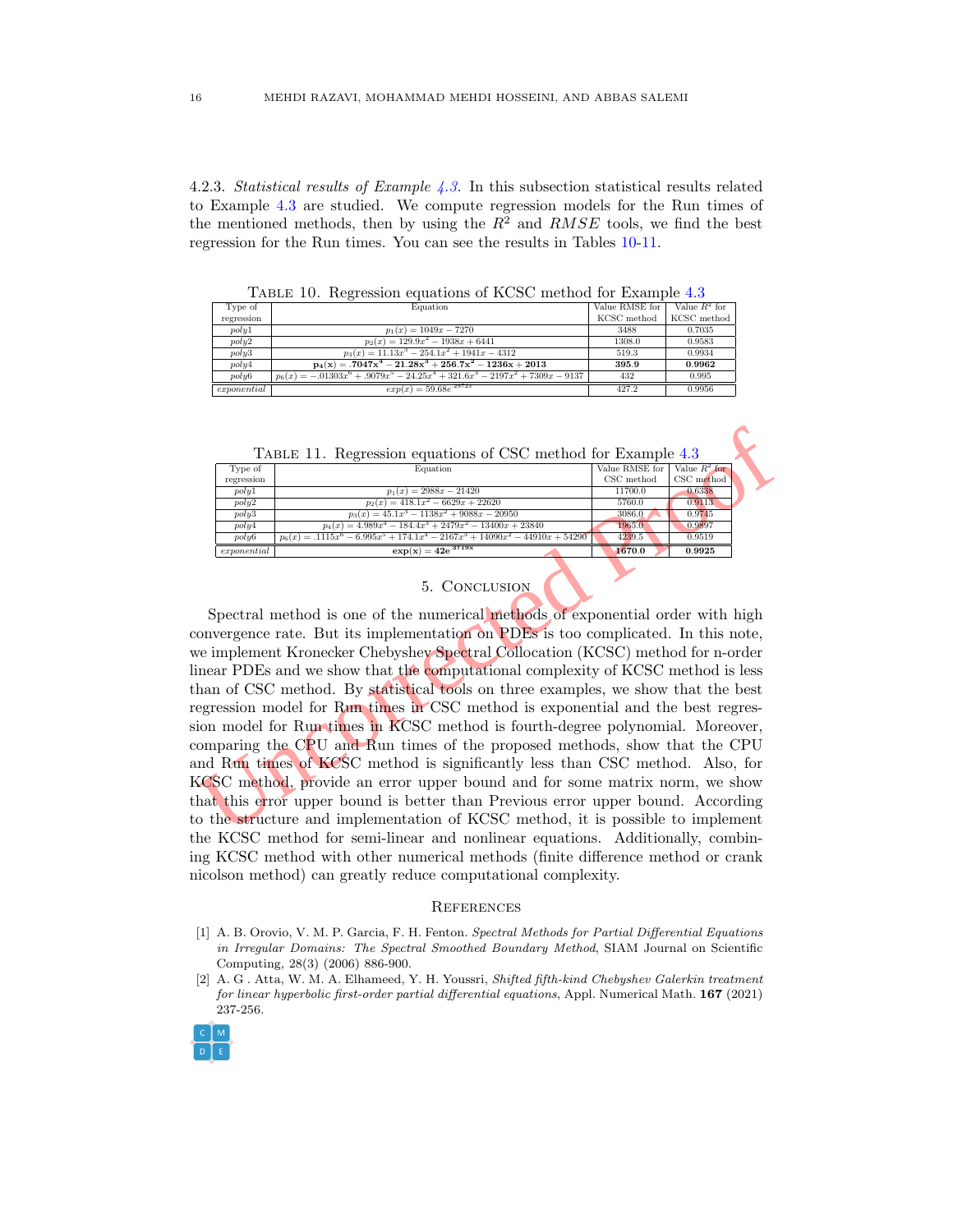- <span id="page-16-20"></span>[3] A. S. Hadi, *Regression Analysis By Example*, WILEY, New Jersey, 2012.
- <span id="page-16-17"></span>[4] C. Johnson, R. A. Horn *Matrix Analysis*, Cambridge Univ. Press, 2013.
- <span id="page-16-6"></span>[5] C. K. san, *Chebyshev polynomial solutions of second-order linear partial differential equations* , Appl. Math. Comput. **134** (2003), 109-124.
- [6] D. Johnson, *Chebyshev polynomial in the Tau spectral methods and applications to eigenvalue problems*, National Aeronautics and Space Administration, 1996.
- <span id="page-16-3"></span>[7] D. V. Hutton, *FUNDAMENTALS OF FINITE ELEMENT ANALYSIS*, Elizabeth A .Jones (2004) 721-732.
- <span id="page-16-0"></span>[8] G. Evans, J. Blackledge, P. Yardley, *Analytic Methods for Partial Differential Equations* , Springer, 1999.
- <span id="page-16-7"></span>[9] G. Yuksel, O. R. Isik, M. Sezer, *Error analysis of the Chebyshev collocation method for linear second order partial differential equations, Internat. Journal of Comput. Math.* **43**, (2015) 2261- 2268.
- [10] I. Celik, *Collocation method and residual correction using Chebyshev series*, Appl. Math. Comput. **174** (2006) 910-920.
- <span id="page-16-1"></span>[11] J. Kevorkian, *Partial Differential Equations: Analytical Solution Techniques*, Springer, 1999.
- <span id="page-16-16"></span>[12] J. Mason, C. Handscomb, *Chebyshev polynomials*, CRC Press, 2013.
- <span id="page-16-19"></span>[13] J. O. Rawlings, S. G. Pantula, D. K. Dickey, *Applied Regression Analysis*, Springer, 1998.
- <span id="page-16-18"></span>[14] K. E. Atkinson, *The Numerical Solution of Integral Equations of the Second Kind*, Cambridge Univ. Press, New York, 1997.
- <span id="page-16-4"></span>[15] K. Goyal, M. Mehra, *Fast diffusion wavelet method for partial differential equations.* Appl. Math. Mod. **40** (2016) 5000-5025.
- <span id="page-16-8"></span>[16] M. Dehghan, M. Lakestani, *The use of Chebyshev cardinal functions for solution of the secondorder one-dimensional telegraph equation*, Num. Methods for Partial Differ. Equations. **25(4)** (2009) 931-938.
- <span id="page-16-9"></span>[17] M. Izadi, M. Afshar, *Solving the Basset equation via Chebyshev collocation and LDG methods* , Journal of Math. Mod. **9** (2021) 61-79.
- <span id="page-16-10"></span>[18] M. Lakestani, M. Dehghan, *Numerical solution of fourth-order integro-differential equations using Chebyshev cardinal functions*, Inter. Journal of Com. Math. **87(6)**(2008) 1389-1394.
- <span id="page-16-11"></span>[19] M. Lakestani, M. Dehghan, *The use of Chebyshev cardinal functions for the solution of a partial differential equation with an unknown time-dependent coefficient subject to an extra measurement*, Journal of Comput. App. Math. **235(3)**(2020) 669-678.
- <span id="page-16-13"></span><span id="page-16-12"></span>[20] M. Pourbabaee, A. Saadatmandi, *Collocation method based on Chebyshev polynomials for solving distributed order fractional differential equations*, Comput. Methods for Differ. Equations. **9(3)** (2021) 858-873.
- 12] J. Mason, C. Handscomb, *Chebyshev polynomials*, CRC Press, 2013.<br>
13] J. O. Rawlings, S. G. Pantula, D. K. Dickey, Applied Regression Analysis, Springer, 1998.<br>
14] K. E. Atkinson, The Numerical Solution of Integral [21] S. Akbarpour, A. Shidfar, H. Saberinajafi, *A Shifted Chebyshev-Tau method for finding a timedependent heat source in heat equation*, Comput. Methods for Differ. Equations. **8(1)**(2020) 1-13.
- <span id="page-16-2"></span>[22] P. Pedersen, *New Solutions for Singular Lane-Emden Equations Arising in Astrophysics Based on Shifted Ultraspherical Operational Matrices of Derivatives*, Differ. and Integral Equ. (1999) 721-732.
- <span id="page-16-14"></span>[23] W. M. A. Elhameed, Y. H. Youssri, *New formulas of the high-order derivatives of fifth-kind Chebyshev polynomials: Spectral solution of the convectiondiffusion equation*, Num. Methods for Partial. Differ. Equations. (2021) .
- [24] W. M. A. Elhameed, J. A. Tenreiro Machado, Y. H. Youssri, *Hypergeometric fractional derivatives formula of shifted Chebyshev polynomials: tau algorithm for a type of fractional delay differential equations*, Comput. Methods for Differ. Equations. **2(3)** (2014) 171-185.
- <span id="page-16-15"></span>[25] W. M. A. Elhameed, Y. Youssri, E. H. Doha, *High-order finite element methods for timefractional partial differential equations* , Comput. Methods for Differ. Equations. **2(3)** (2014) 171-185.
- <span id="page-16-5"></span>[26] Y. Jianga, J. Ma, *High-order finite element methods for time-fractional partial differential equations* , A Math. Journal (2004) 1-32.